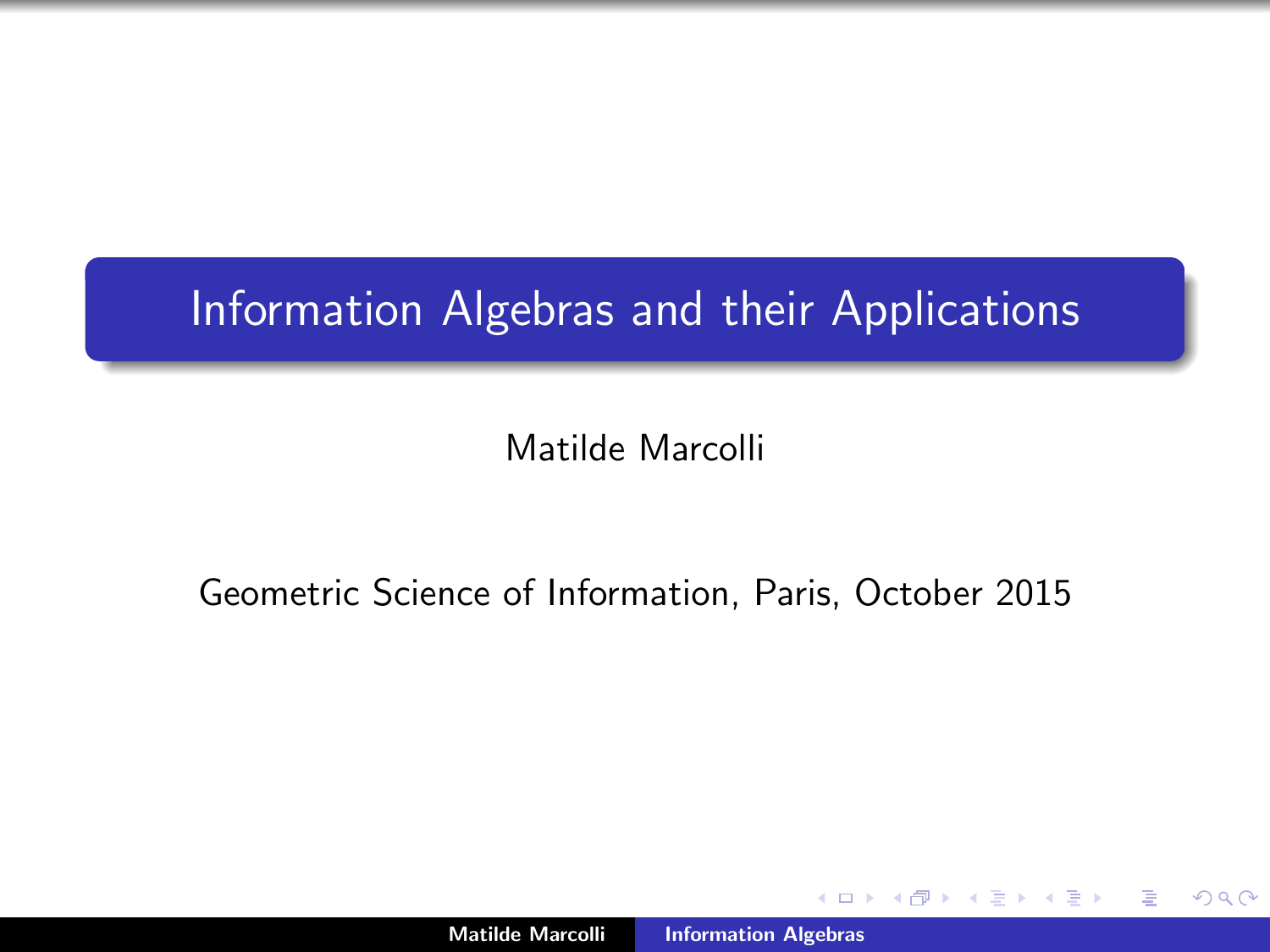#### Based on:

- M. Marcolli, R. Thorngren, Thermodynamic semirings, J. Noncommut. Geom. 8 (2014), no. 2, 337–392
- M. Marcolli, N. Tedeschi, Entropy algebras and Birkhoff factorization, J. Geom. Phys. 97 (2015) 243–265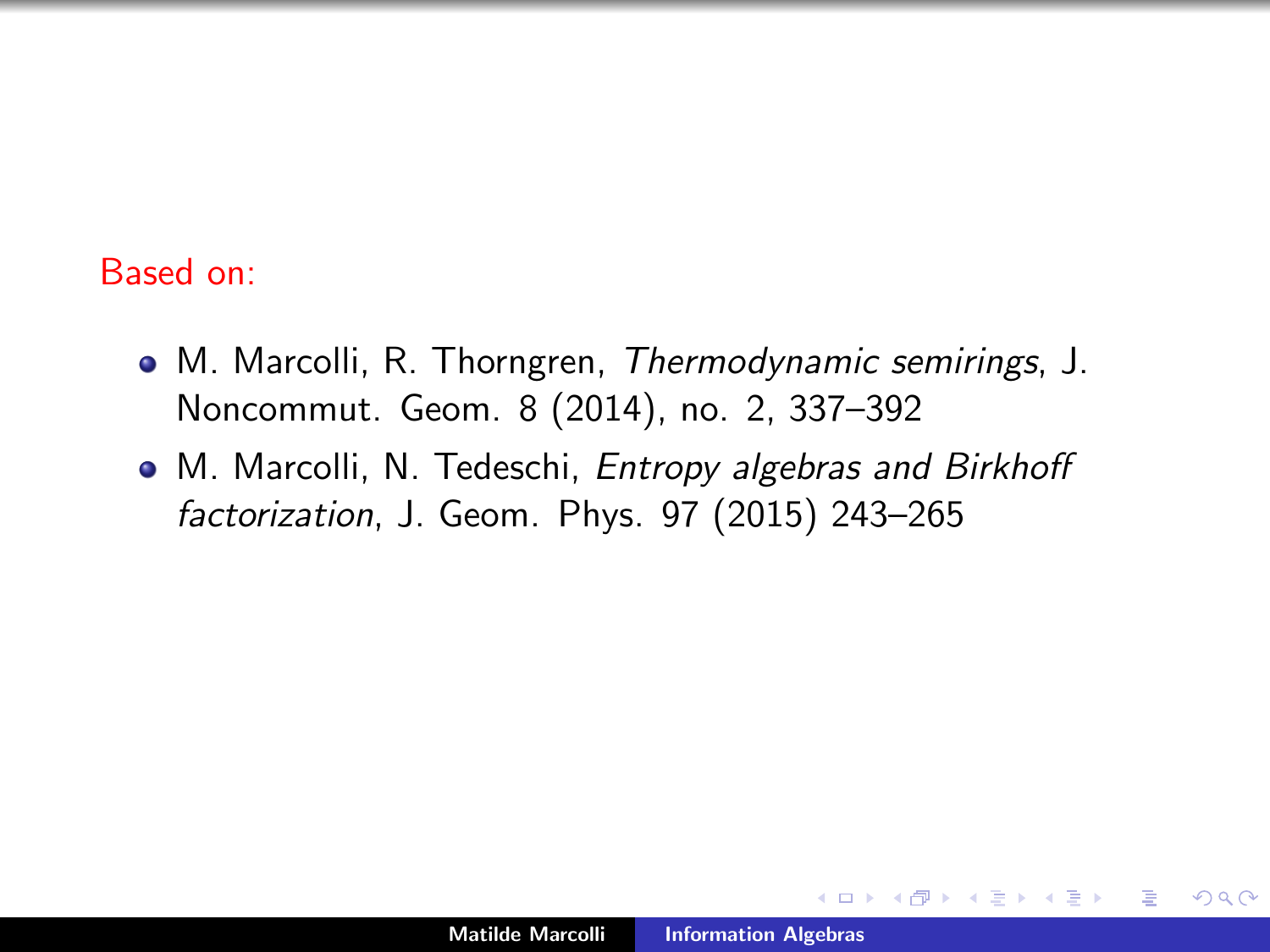Min-Plus Algebra (Tropical Semiring)

min-plus (or tropical) semiring  $\mathbb{T} = \mathbb{R} \cup \{\infty\}$ 

• operations  $\oplus$  and  $\odot$ 

 $x \oplus y = \min\{x, y\}$  with identity  $\infty$ 

 $x \odot y = x + y$  with identity 0

- operations  $\oplus$  and  $\odot$  satisfy:
	- **associativity**
	- **•** commutativity
	- $\bullet$  left/right identity
	- distributivity of product  $\odot$  over sum  $\oplus$

 $QQ$ 

4 A 6 4 F 6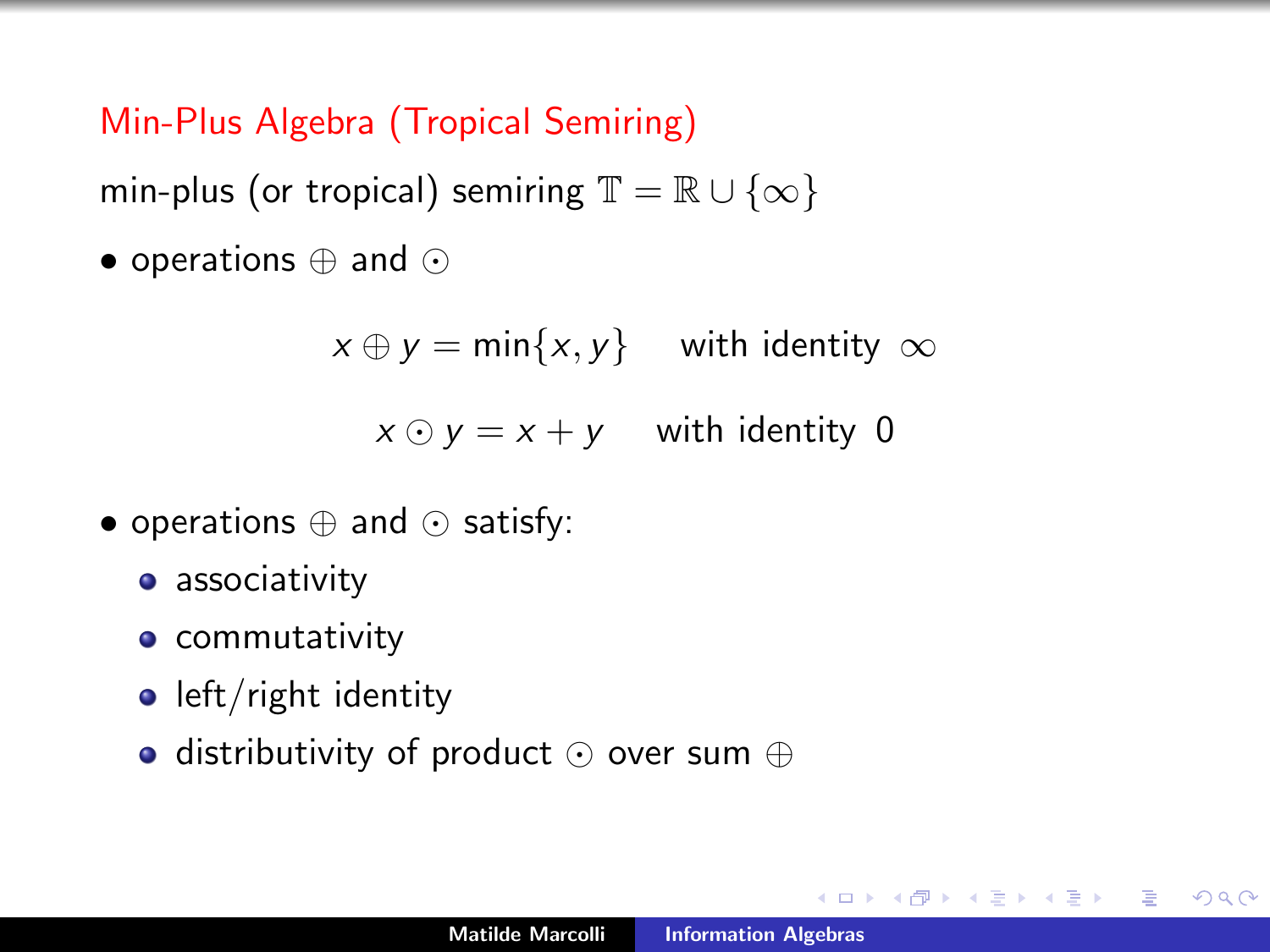Thermodynamic semirings  $\mathbb{T}_{\beta,S} = (\mathbb{R} \cup {\{\infty\}}, \oplus_{\beta,S}, \odot)$ 

• deformation of the tropical addition  $\bigoplus_{\beta}$  s

$$
x \oplus_{\beta, S} y = \min_{p} \{ px + (1-p)y - \frac{1}{\beta}S(p) \}
$$

 $\beta$  thermodynamic inverse temperature parameter  $S(p) = S(p, 1-p)$  binary information measure,  $p \in [0, 1]$ 

• for  $\beta \to \infty$  (zero temperature) recovers unperturbed idempotent addition ⊕

- multiplication  $\odot$  =  $+$  is undeformed
- for  $S =$  Shannon entropy considered first in relation to  $\mathbb{F}_1$ -geometry in
	- A. Connes, C. Consani, From monoids to hyperstructures: in search of an absolute arithmetic, arXiv:1006.4810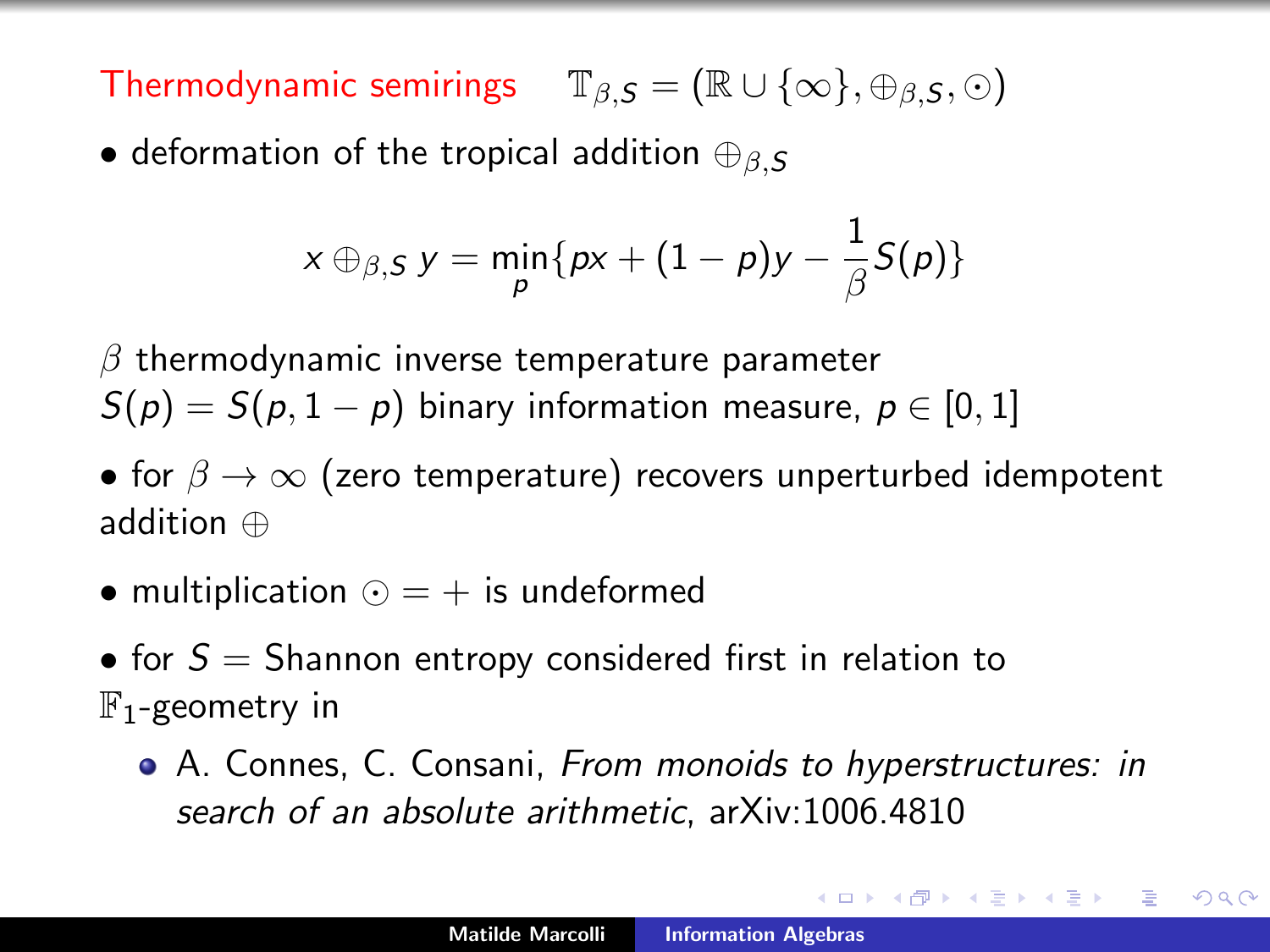Khinchin axioms  $\operatorname{Sh}(p) = -C(p \log p + (1-p) \log(1-p))$ 

- Axiomatic characterization of Shannon entropy  $S(p) = Sh(p)$ 
	- **■** symmetry  $S(p) = S(1-p)$
	- **2** minima  $S(0) = S(1) = 0$
	- **3** extensivity  $S(pq) + (1 - pq)S(p(1 - q)/(1 - pq)) = S(p) + pS(q)$
- correspond to algebraic properties of semiring  $\mathbb{T}_{\beta,S}$ 
	- **1** commutativity of  $\bigoplus_{\beta}$  s
	- 2 left and right identity for  $\bigoplus_{\beta,S}$
	- **3** associativity of  $\bigoplus_{\beta,S}$
- $\Rightarrow$   $\mathbb{T}_{\beta,S}$  commutative, unital, associative iff  $S(p) = Sh(p)$

→ (御)→ → (唐)→ → (唐)→ → 唐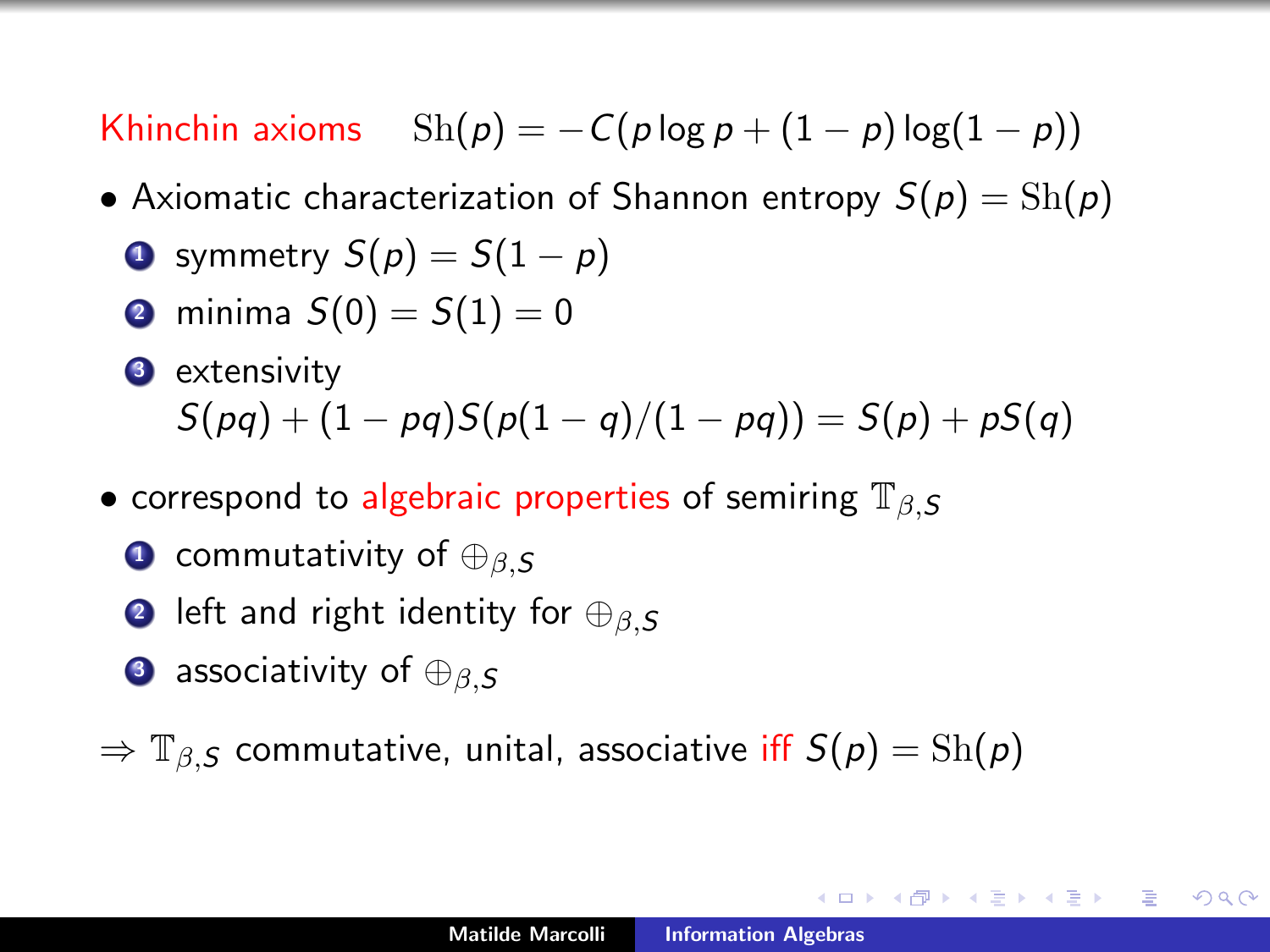Khinchin axioms n-ary form Given S as above, define  $S_n: \Delta_{n-1} \to \mathbb{R}_{\geqslant 0}$  by

$$
S_n(p_1,\ldots,p_n)=\sum_{1\leqslant j\leqslant n-1}(1-\sum_{1\leqslant i
$$

Then Khinchin axioms:

- **1** (Continuity)  $S(p_1, \ldots, p_n)$  continuous in  $(p_1, \ldots, p_n) \in \Delta_n$ simplex
- **2** (Maximality)  $S(p_1, \ldots, p_n)$  maximum at the uniform  $p_i = 1/n$
- $\bullet$  (Additivity/Extensivity)  $\rho_i = \sum_{j=1}^{m_i} p_{ij}$  then

$$
S(p_{11},\ldots,p_{nm_n})=S(p_1,\ldots,p_n)+\sum_{i=1}^n p_i S(\frac{p_{i1}}{p_i},\ldots,\frac{p_{im_i}}{p_i});
$$

4 (Expandability)  $\Delta_n$  face in  $\Delta_{n+1}$ 

$$
S(p_1,\ldots,p_n,0)=S(p_1,\ldots,p_n)
$$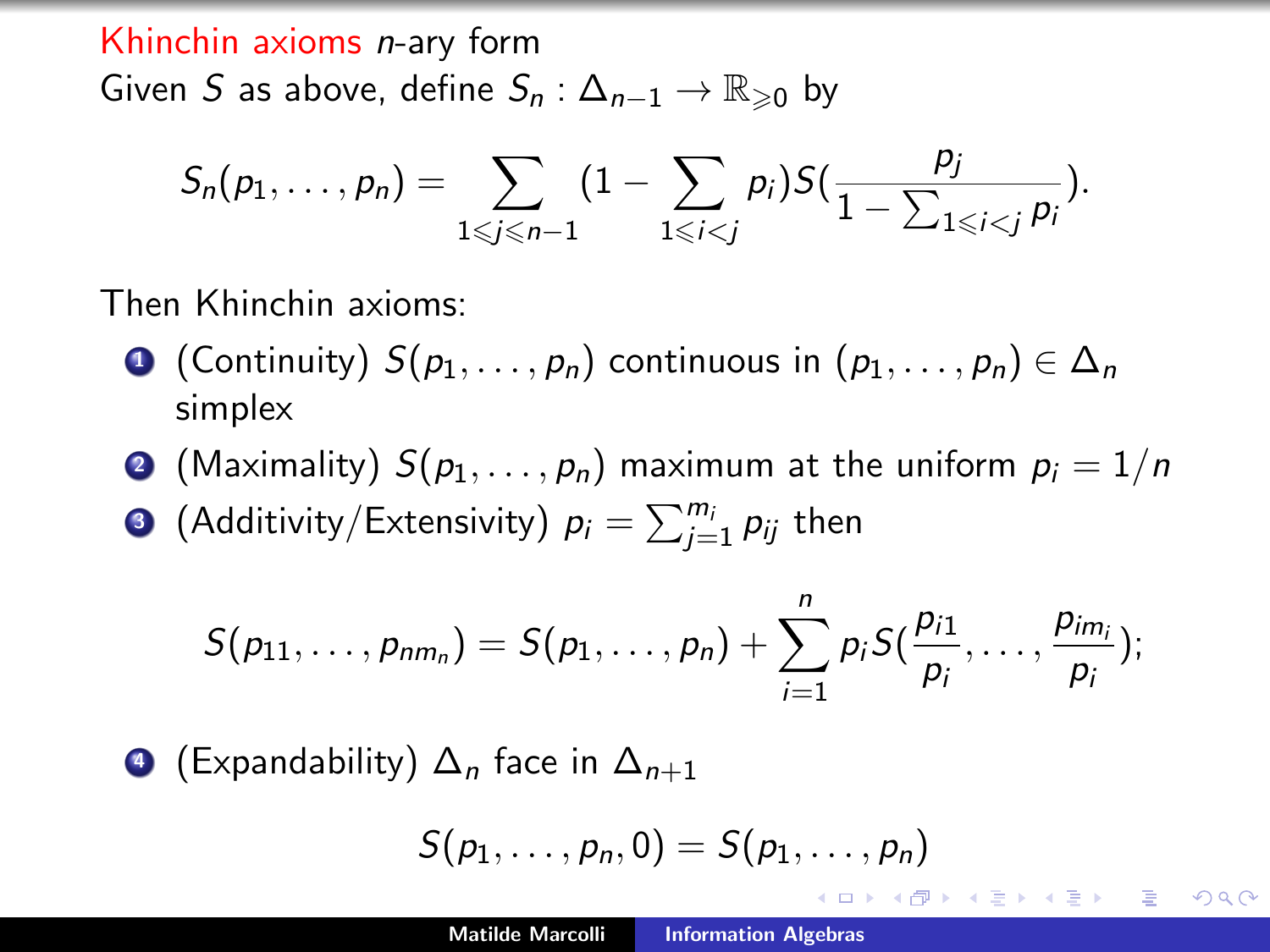Shannon entropy case: equivalent form of  $\oplus_{\beta,S}$ 

$$
x \oplus_{\beta, S} y = -\beta^{-1} \log \left( e^{-\beta x} + e^{-\beta y} \right)
$$

leads to relation with Maslov dequantization and tropical geometry Rényi entropy:

$$
\mathrm{Ry}_{\alpha}(p_1,\ldots,p_n) := \frac{1}{1-\alpha} \log \left( \sum_i p_i^{\alpha} \right)
$$

$$
\lim_{\alpha \to 1} \mathrm{Ry}_{\alpha}(p_1,\ldots,p_n) = \mathrm{Sh}(p_1,\ldots,p_n)
$$

• lack of associativity of  $x \oplus_S y$ , when  $S = Ry_{\alpha}$ 

$$
\mathrm{Ry}_\alpha(\rho)=\frac{1}{1-\alpha}\log(\rho^\alpha+(1-\rho)^\alpha)
$$

measured by the transformation  $(p_1, p_2, p_3) \mapsto (p_3, p_2, p_1)$ 

 $\Omega$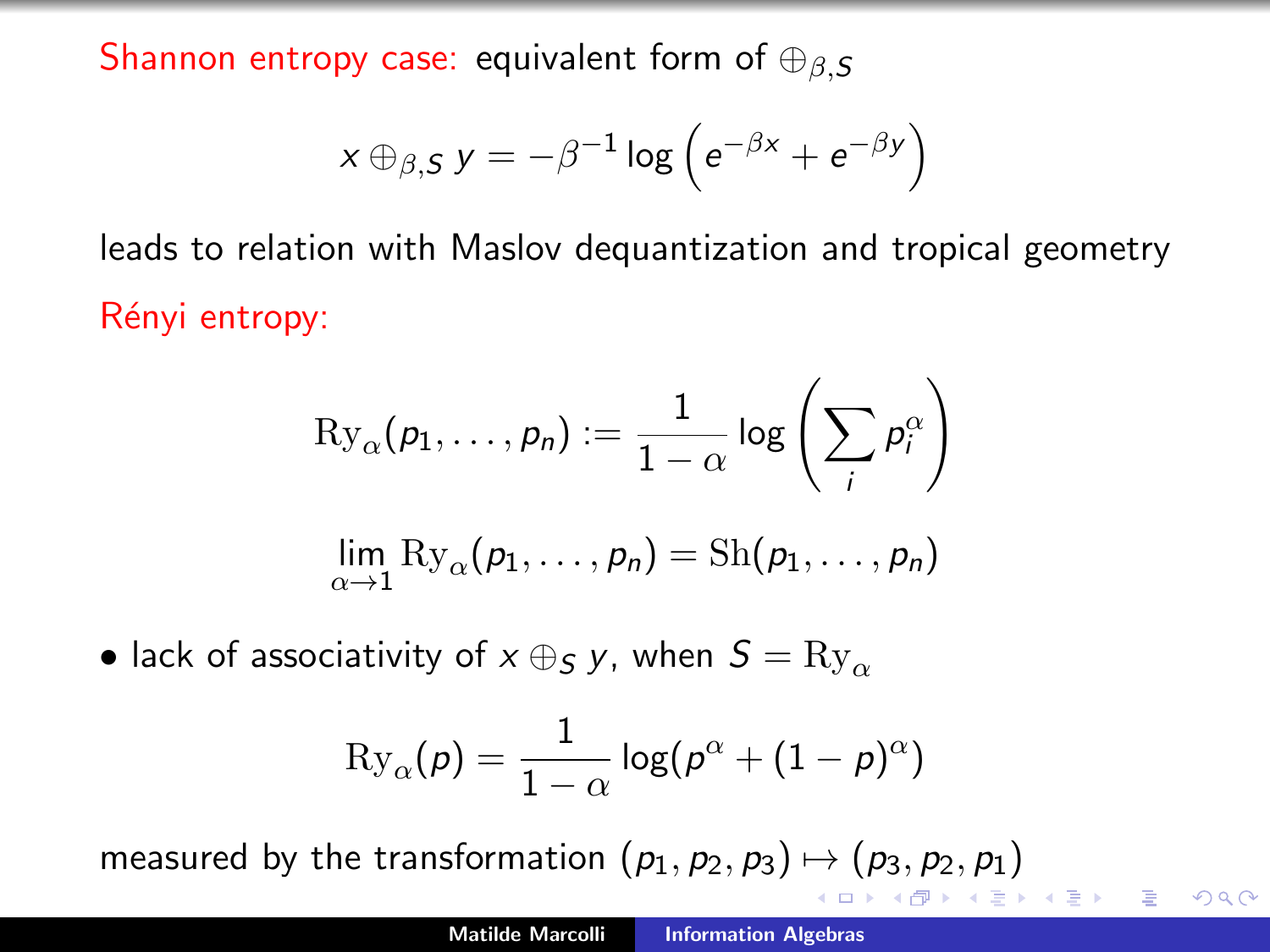#### Non-extensive thermodynamics:

• gas of particles with chemical potentials  $\log x$  and  $\log y$  and Hamiltonian (p mole fraction)

$$
\mathcal{H} = p \log x + (1 - p) \log y
$$

 $\bullet$  partition function  $Z=e^{-F_{\rm eq}}$  with  $F_{\rm eq}$  equilibrium value of free energy at temperature  $T = 1/\beta$ 

$$
x \oplus_{\beta, S} y = \max_{p} (e^{TS(p) + p \log x + (1-p) \log y})
$$

partition sum of a two state system with energies  $x$  and  $y$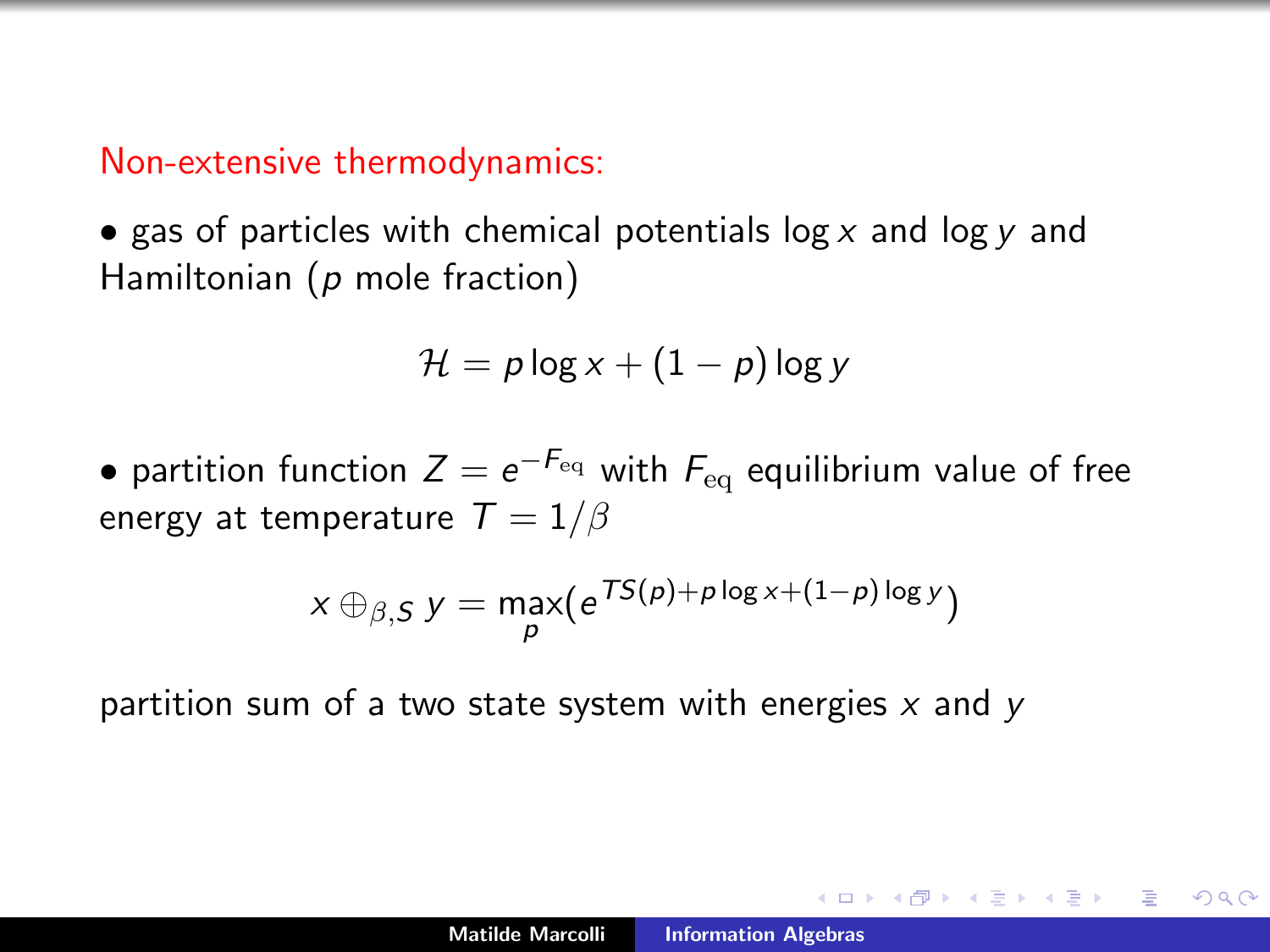• Extensive thermodynamics: independent subsystems A and B, combined system  $A \star B$ 

$$
S(A \star B) = S(A) + S(B)
$$

• Non-extensive deformations (Tsallis)

$$
S_q(A \star B) = S_q(A) + S_q(B) + (1-q)S_q(A)S_q(B)
$$

Tsallis entropy:

$$
\mathrm{Ts}_{\alpha}(p) = \frac{1}{\alpha - 1}(1 - p^{\alpha} - (1 - p)^{\alpha})
$$

reproduces Shannon entropy  $\alpha \rightarrow 1$ 

• Tsallis entropy uniquely determined by symmetry  $S(p) = S(1 - p)$ , minima  $S(0) = S(1) = 0$ , and  $\alpha$ -deformed extensivity

$$
S(p_1) + (1-p_1)^{\alpha} S(\frac{p_2}{1-p_1}) = S(p_1+p_2) + (p_1+p_2)^{\alpha} S(\frac{p_1}{p_1+p_2})
$$

 $\Omega$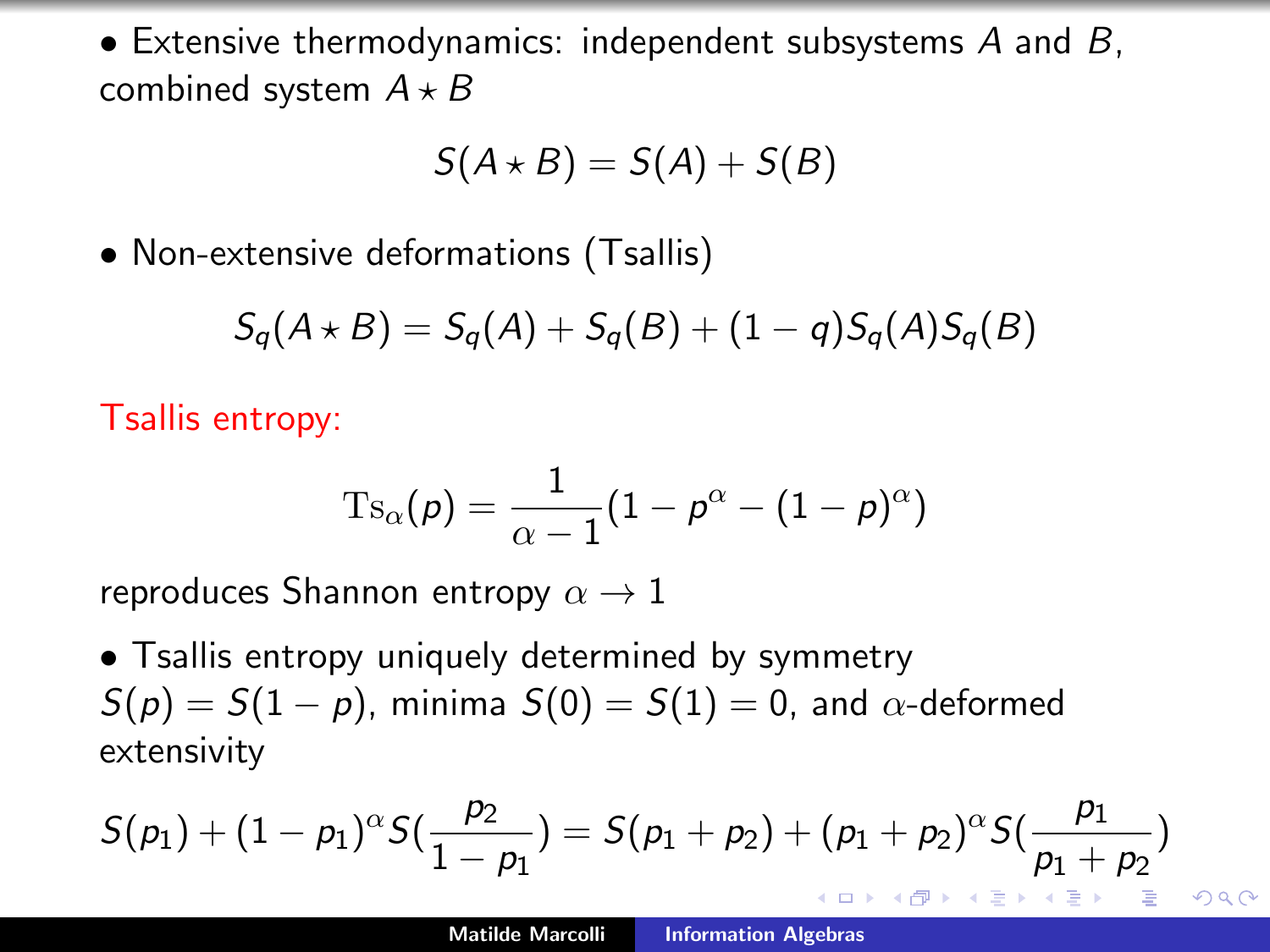# Tsallis thermodynamic semiring

• Tsallis thermodynamic semiring: commutativity, unitarity and associativity of  $\alpha$ -deformed  $\bigoplus_{\beta,\mathcal{S},\alpha}$ 

$$
x \oplus_{\beta, S, \alpha} y = \min_{\rho} \{ p^{\alpha} x + (1 - \rho)^{\alpha} y - \frac{1}{\beta} \mathrm{Ts}_{\alpha}(\rho) \}
$$

• General idea: transform axiomatic characterizations of various entropy functionals into algebraic properties of corresponding thermodynamic deformations of min-plus algebras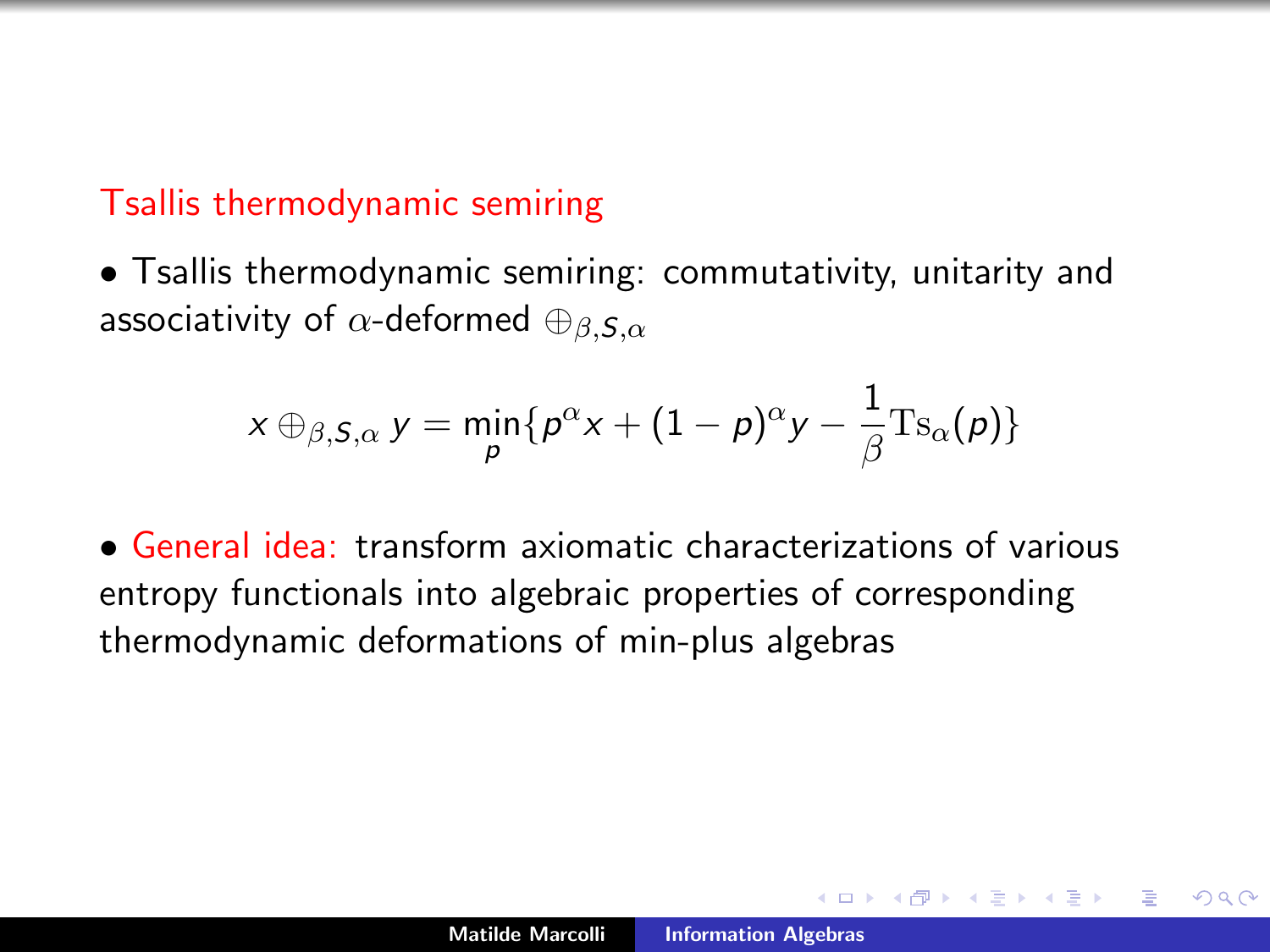### Entropy Operads

• Operad: objects  $C(j)$  in a symmetric monoidal category: parameter space of j-ary operations with composition maps

$$
\gamma:\mathcal{C}(k)\otimes\mathcal{C}(j_1)\otimes\cdots\otimes\mathcal{C}(j_k)\to\mathcal{C}(j_1+\cdots+j_k)
$$

associative, unital, and equivariant under permutations

 $\bullet$   $\mathcal C$ -algebra  $A$ : an object with  $\mathrm{Sym}_j$ -equivariant maps

$$
\mathcal{C}(j)\otimes A^j\to A,
$$

thought of as actions, associative and unital

• operad P of probabilities on finite sets  $P(j) = \Delta_i$  simplex

$$
\gamma((p_i)_{i\in j}\otimes(q_{1l})_{l\in k_0}\otimes\cdots\otimes(q_{jl})_{l\in k_{j-1}})=(p_iq_{il})_{l\in k_i,i\in j}\in\mathcal{C}(k_0+\cdots+k_{j-1})
$$

composite of subsystems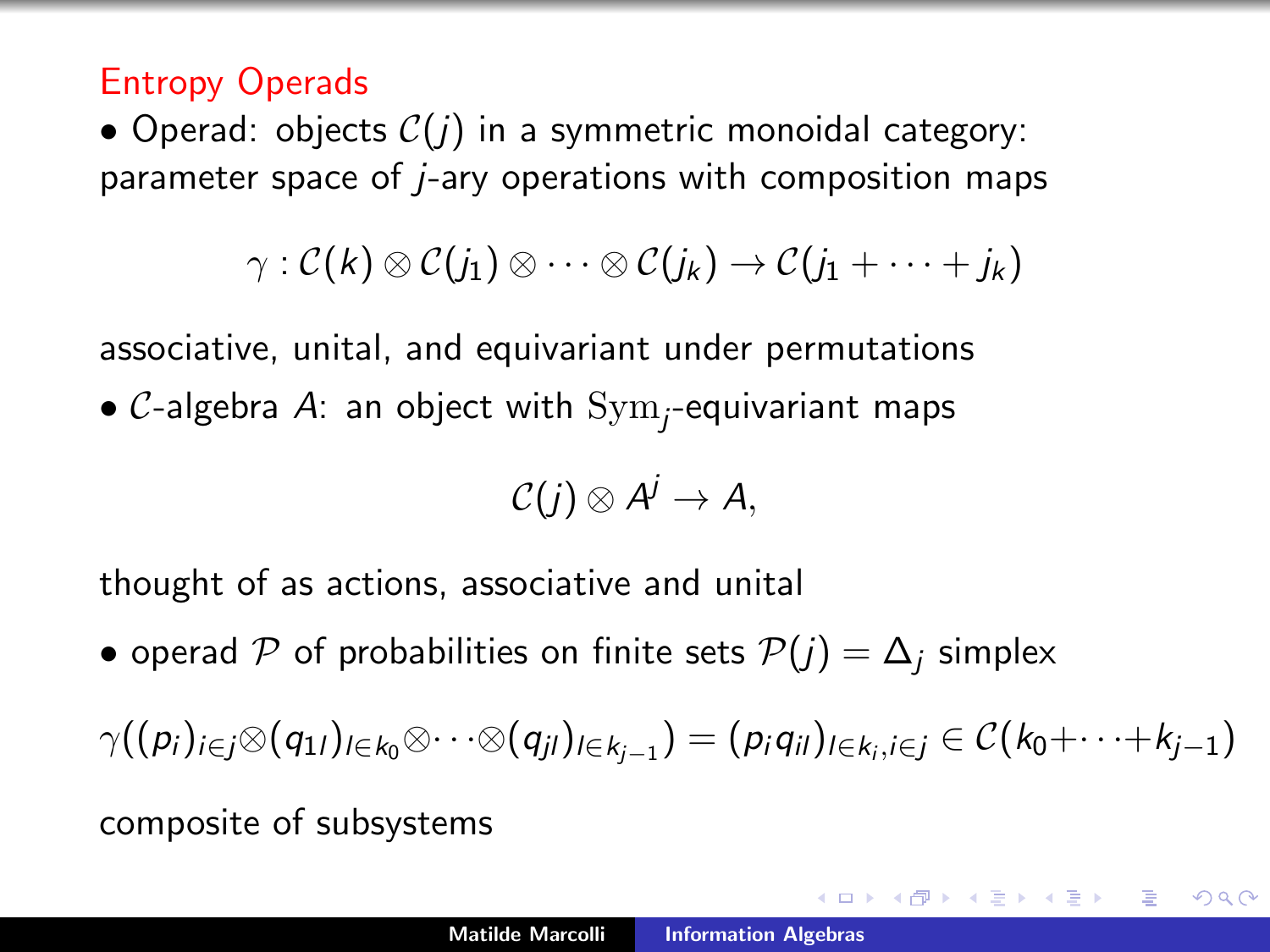<span id="page-11-0"></span>Information Algebras (over the entropy operad)

• object  $\mathbb{R}_{\geqslant 0}$ , morphisms  $x \in \mathbb{R}_{\geqslant 0}$ ; action of operad  $\mathcal{P}$ : maps S from finite probabilities to non-negative real number with

**1** For  $p \in \mathcal{P}(n)$  and  $q_i \in \mathcal{P}(m_i)$ 

$$
S(p\circ (q_1,\ldots,q_n))=S(p)+\sum_i p_i S(q_i);
$$

\n- $$
S((1)) = 0;
$$
\n- $S(\text{for } p \in \mathcal{P}(n)$  and  $\sigma \in \text{Sym}_n$
\n

$$
S(\sigma p)=S(p)
$$

 $\bullet$   $S : \mathcal{P}(n) \to \mathbb{R}_{\geq 0}$  continuous Characterizes entropy functionals

• related work of Tobias Fritz, and J. Baez, T. Fritz, T. Leinster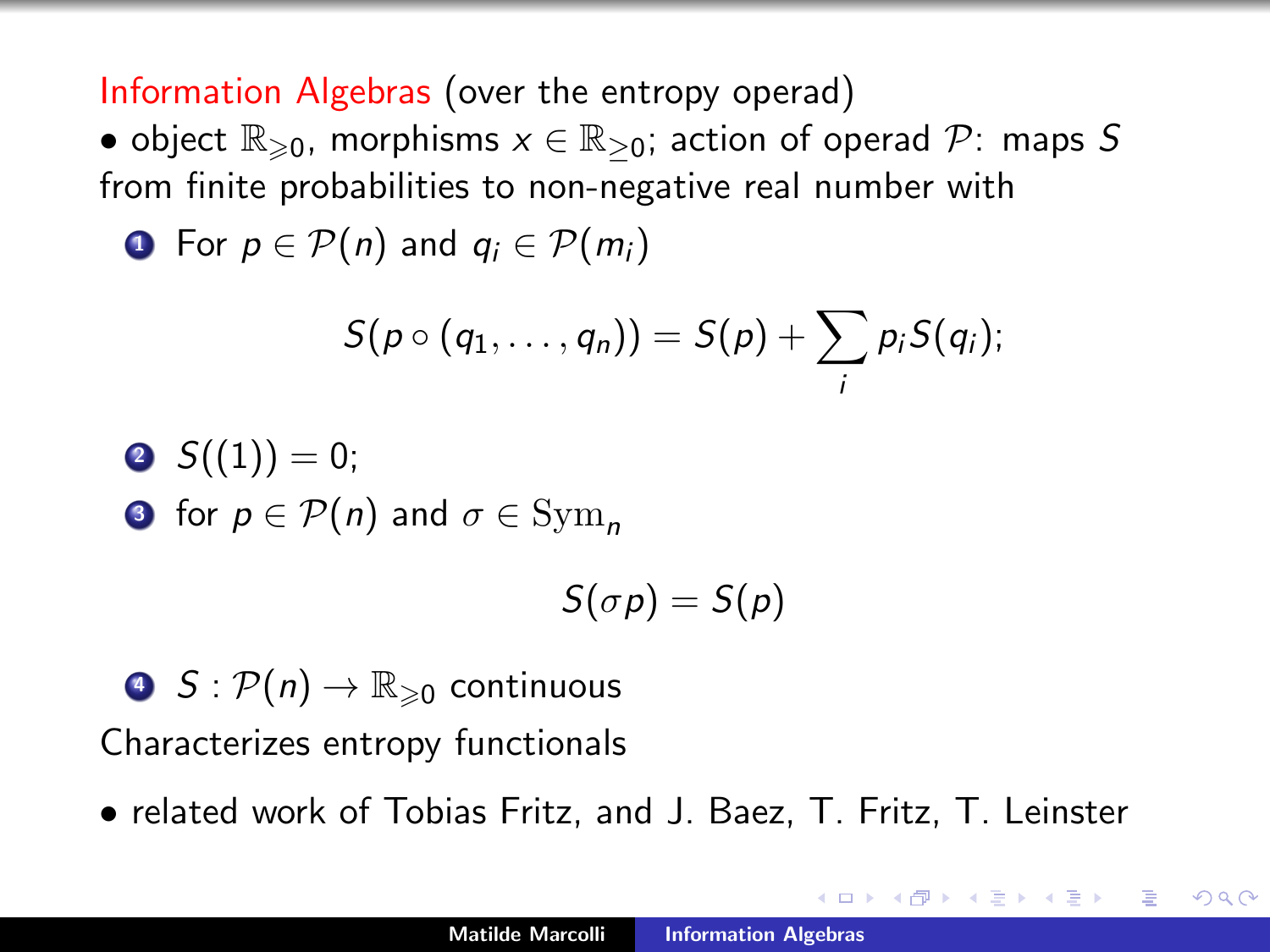<span id="page-12-0"></span>von Neumann entropy and the tropical trace

• convex set of density matrices

$$
\mathcal{M}^{(N)} = \{ \rho \in M_{N \times N}(\mathbb{C}) \, | \, \rho^* = \rho, \, \rho \geq 0, \, \text{Tr}(\rho) = 1 \}
$$

• von Neumann entropy

$$
\mathcal{N}(\rho) = -\text{Tr}(\rho \log \rho), \quad \text{for} \quad \rho \in \mathcal{M}^{(N)}
$$

Shannon entropy in diagonal case

• matrices  $M_{N\times N}(\mathbb{T})$  over  $\mathbb{T}=(\mathbb{R}\cup\{\infty\},\oplus,\odot)$ 

 $(A \oplus B)_{ij} = \min\{A_{ij}, B_{ij}\}$  and  $(A \odot B)_{ij} = \bigoplus_k A_{ik} \odot B_{kj} = \min_k \{A_{ik} + B_{kj}\}$ 

• tropical trace  $\text{Tr}^{\oplus}(A) = \min_i \{A_{ii}\}\$ 

Entropical trace: thermodynamic deformation of tropical trace

$$
\mathrm{Tr}^{\oplus}_{\beta,\mathsf{S}}(\mathsf{A}) := \min_{\rho \in \mathcal{M}^{(N)}} \{ \mathrm{Tr}(\rho \mathsf{A}) - \beta^{-1} \mathsf{S}(\rho) \}
$$

Tr in the right-hand-side is the ordinary tra[ce](#page-11-0)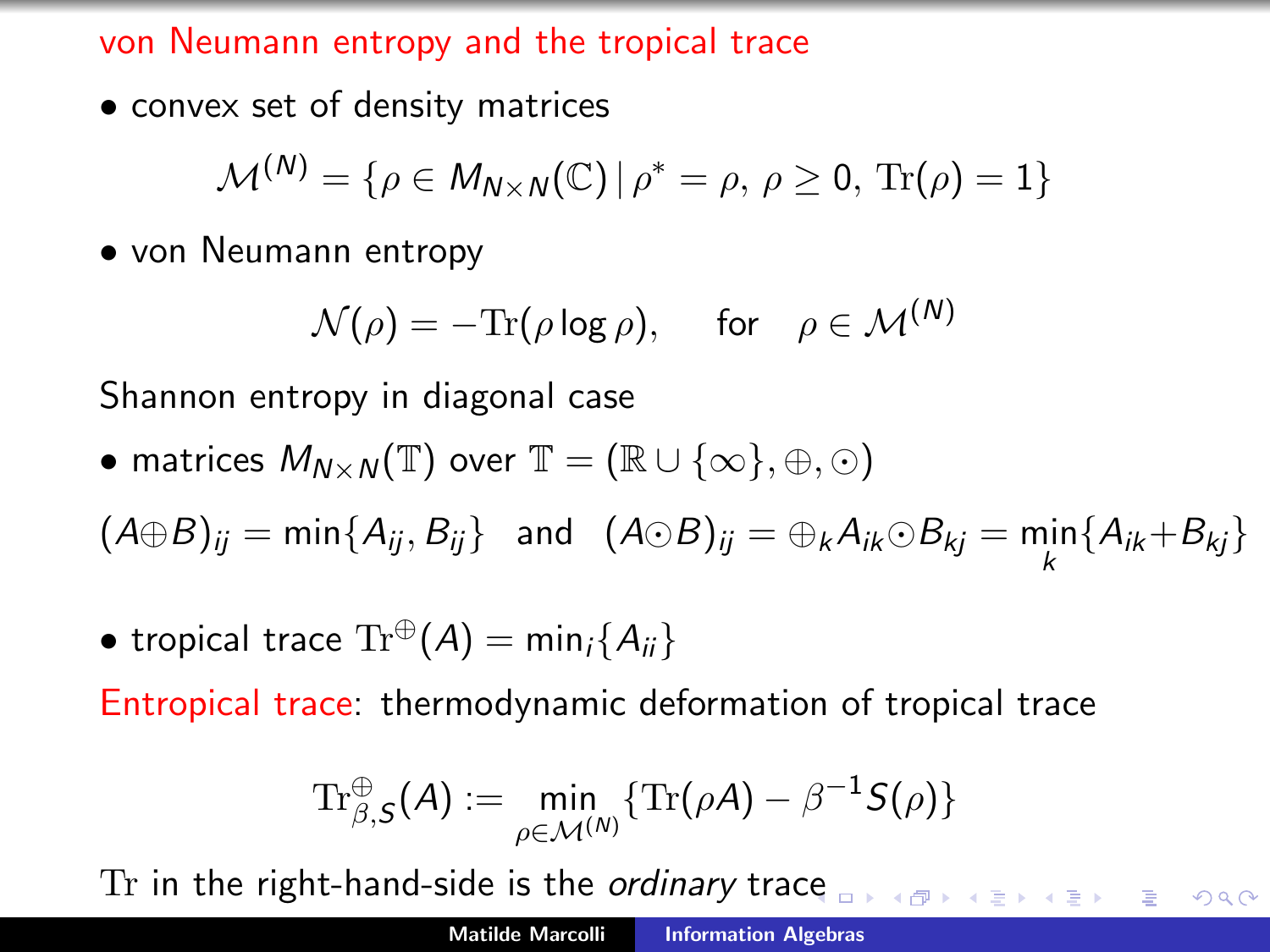Kullback–Leibler divergence and von Neumann entropical trace

• relative entropy (Kullback–Leibler divergence)

$$
S(\rho||\sigma) = \text{Tr}(\rho(\log \rho - \log \sigma))
$$

• von Neumann deformation and relative entropy (for  $A = A^*$ ,  $A \ge 0$ )

$$
\mathrm{Tr}(\rho \mathcal{A}) - \beta^{-1} \mathcal{N}(\rho) = \frac{1}{\beta} \mathcal{S}(\rho || \sigma_{\beta, \mathcal{A}}) - \frac{1}{\beta} \log Z_{\mathcal{A}}(\beta)
$$

$$
\sigma_{\beta, \mathcal{A}} = \frac{e^{-\beta \mathcal{A}}}{Z_{\mathcal{A}}(\beta)} \quad \text{with} \quad Z_{\mathcal{A}}(\beta) = \mathrm{Tr}(e^{-\beta \mathcal{A}})
$$

• von Neumann entropical trace (for  $A = A^*$ ,  $A \ge 0$ )

$$
\mathrm{Tr}^{\oplus}_{\beta,\mathcal{N}}(A)=-\frac{\log Z_{A}(\beta)}{\beta}
$$

with  $Z_{\mathcal{A}}(\beta) = \text{Tr}(\mathcal{e}^{-\beta \mathcal{A}})$ : rhs above is Helm[hol](#page-12-0)t[z free energy](#page-0-0)

 $\Omega$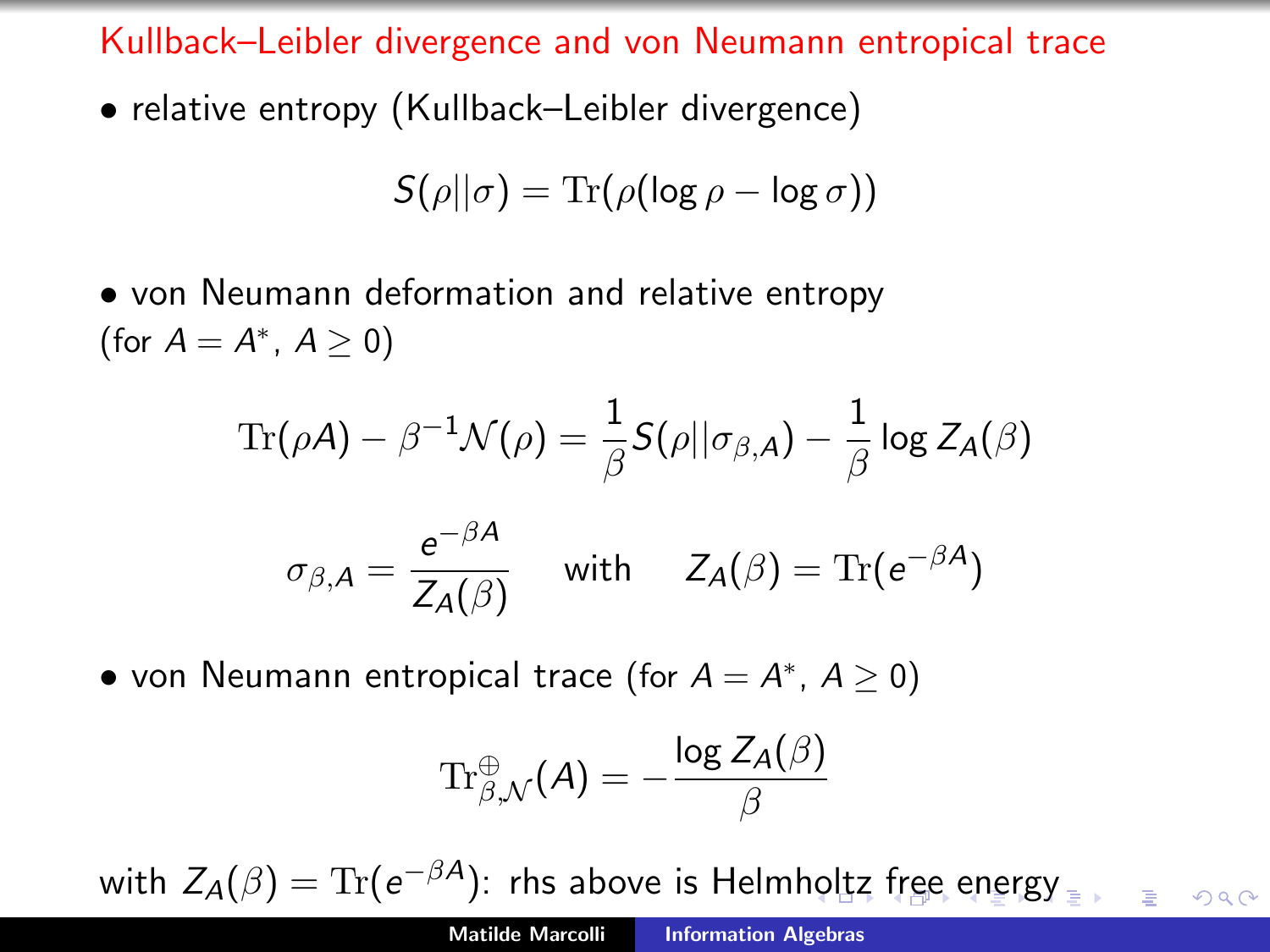# Algebraic Renormalization (Connes–Kreimer)

• Feynman graphs of a quantum field theory form a commutative Hopf algebra  $H$ 

- Feynman rules: morphism  $\phi$  of commutative algebras from H to a target algebra  $\mathcal R$  (e.g. Laurent series)
- subtraction of infinities: Birkhoff factorization procedure
- multiplicative decomposition of  $\phi$  into divergences (counterterms) and renormalized valued, obtained using
- coproduct  $\Delta$  of Hopf algebra  $\mathcal H$
- Rota-Baxter operator (e.g. pole subraction) on  $\cal R$
- in physics BPHZ renormalization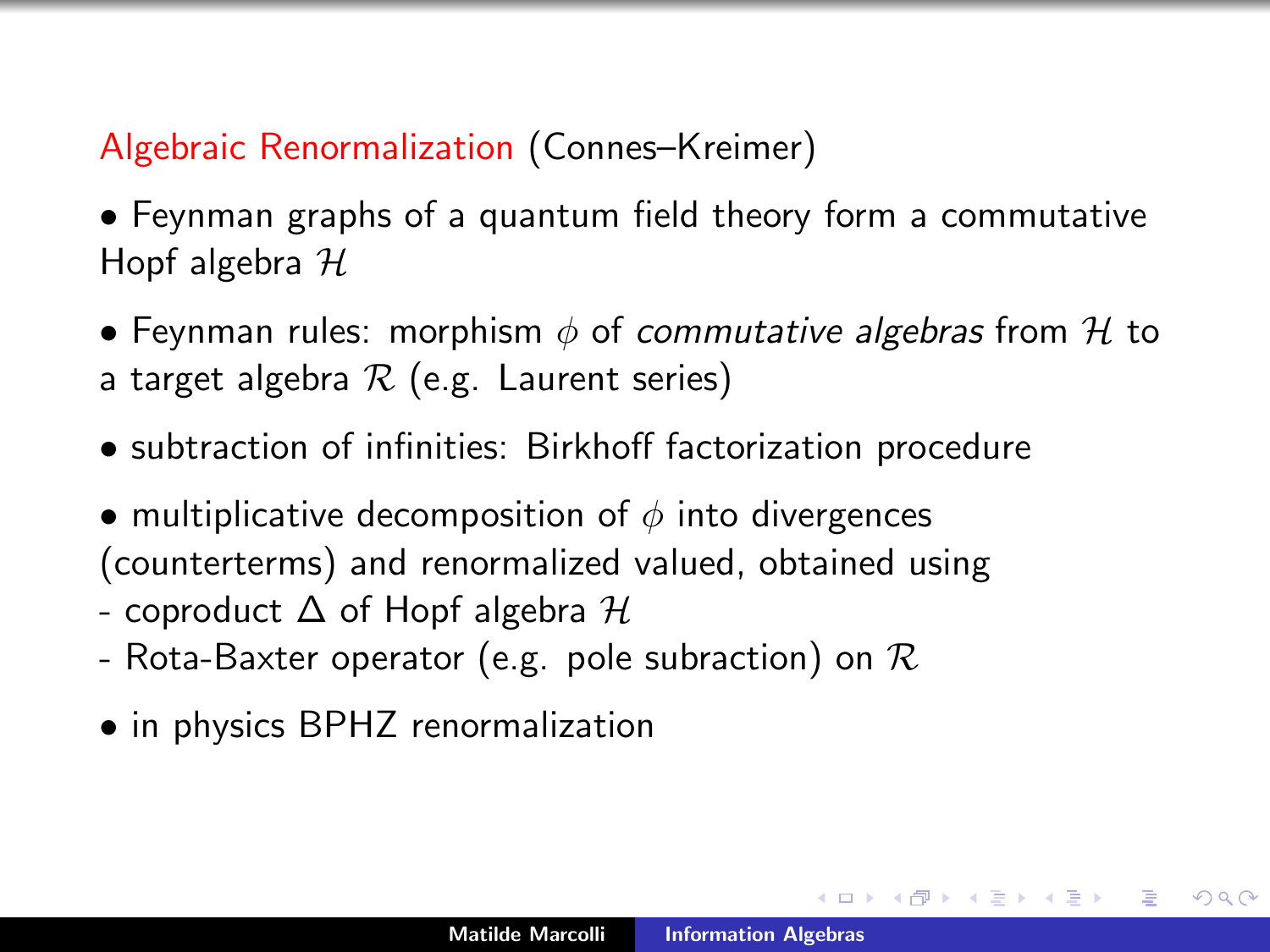Connes–Kreimer Hopf algebra of Feynman graphs  $H$ 

- Free commutative algebra in generators Γ 1PI Feynman graphs
- Grading: loop number (or internal lines)

$$
\deg(\Gamma_1\cdots\Gamma_n)=\sum_i\deg(\Gamma_i),\quad \deg(1)=0
$$

• Coproduct:

$$
\Delta(\Gamma)=\Gamma\otimes 1+1\otimes\Gamma+\sum_{\gamma\in\mathcal{V}(\Gamma)}\gamma\otimes\Gamma/\gamma
$$

• Antipode: inductively

$$
S(X) = -X - \sum S(X')X''
$$

for  $\Delta(X) = X \otimes 1 + 1 \otimes X + \sum X' \otimes X''$ 

Extended to gauge theories (van Suijlekom): Ward identities as Hopf ideals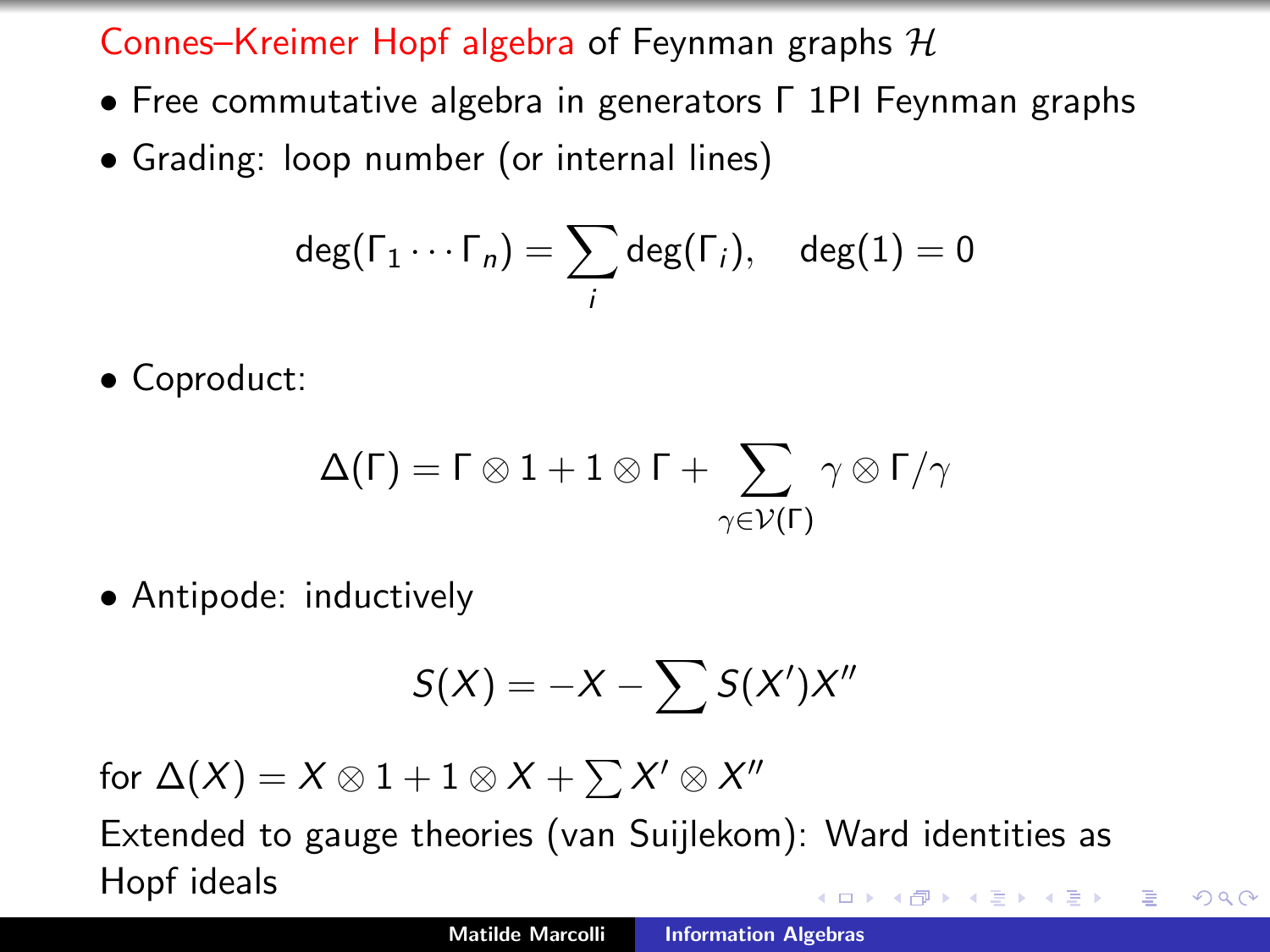Rota–Baxter algebras (Ebrahimi-Fard, Guo, Kreimer)

• Rota–Baxter algebra of weight  $\lambda = -1$ : R commutative unital algebra;  $\mathcal{T}: \mathcal{R} \to \mathcal{R}$  linear operator with

$$
\mathcal{T}(x)\mathcal{T}(y) = \mathcal{T}(x\mathcal{T}(y)) + \mathcal{T}(\mathcal{T}(x)y) + \lambda \mathcal{T}(xy)
$$

- Example:  $\mathcal{T} =$  projection onto polar part of Laurent series
- T determines splitting  $\mathcal{R}_+ = (1 \mathcal{T})\mathcal{R}$ ,  $\mathcal{R}_- =$  unitization of  $TR$ ; both  $R_{+}$  are algebras

• Feynman rule  $\phi : \mathcal{H} \to \mathcal{R}$  commutative algebra homomorphism from CK Hopf algebra H to Rota–Baxter algebra R weight  $-1$ 

 $\phi \in \text{Hom}_{\text{Alg}}(\mathcal{H}, \mathcal{R})$ 

• Note:  $\phi$  does not know that H Hopf and R Rota-Baxter, only commutative algebras

メタメメ ミメメ ミメー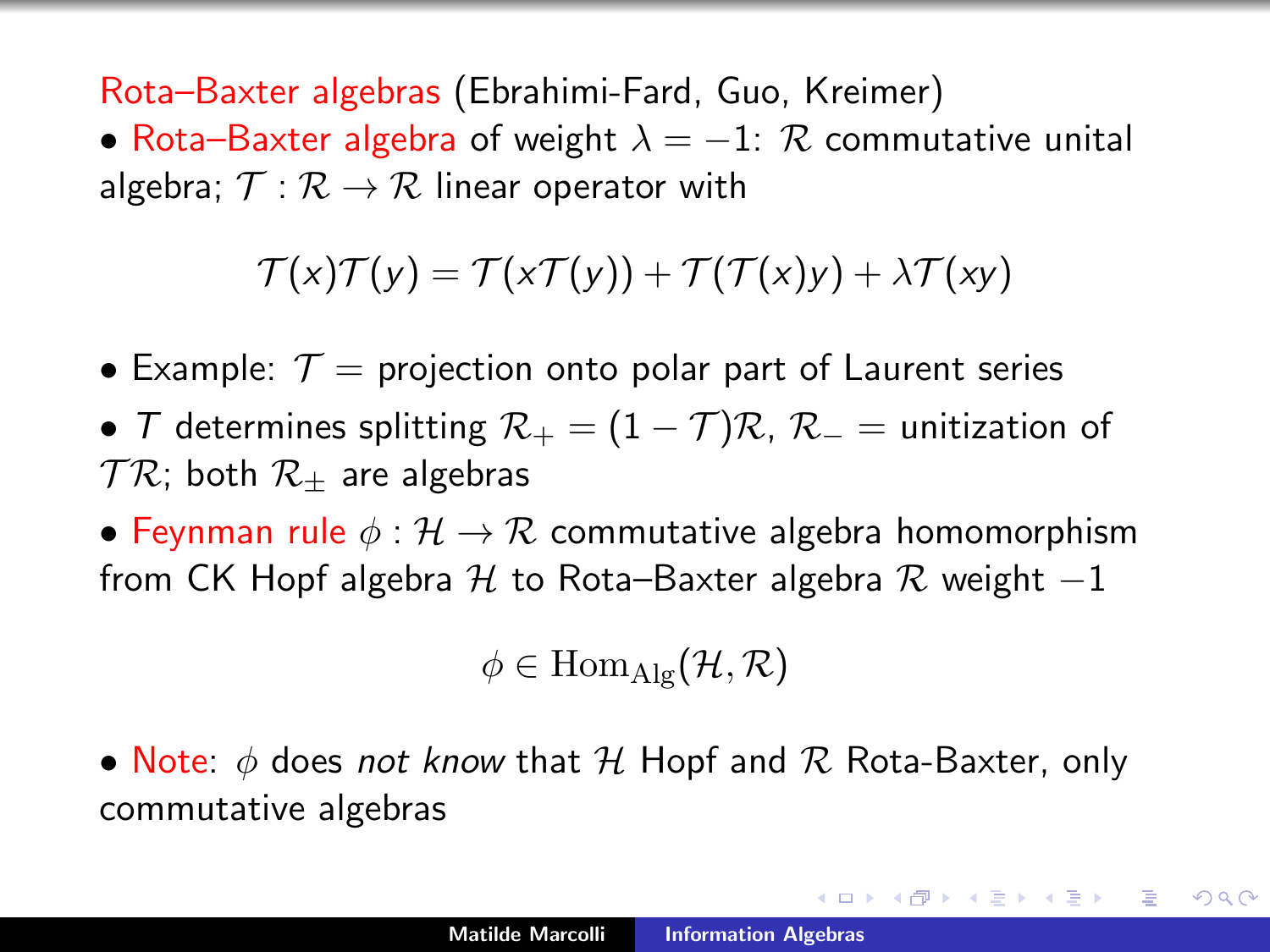• Birkhoff factorization  $\exists \phi_{\pm} \in \text{Hom}_{\text{Alg}}(\mathcal{H}, \mathcal{R}_{\pm})$ 

$$
\phi = (\phi_- \circ S) \star \phi_+
$$

where  $\phi_1 \star \phi_2(x) = \langle \phi_1 \otimes \phi_2, \Delta(x) \rangle$ 

• Connes-Kreimer inductive formula for Birkhoff factorization:

$$
\phi_{-}(x) = -\mathcal{T}(\phi(x) + \sum \phi_{-}(x')\phi(x''))
$$

$$
\phi_{+}(x) = (1 - \mathcal{T})(\phi(x) + \sum \phi_{-}(x')\phi(x''))
$$

where  $\Delta(x) = 1 \otimes x + x \otimes 1 + \sum x' \otimes x''$ 

• Bogolyubov-Parshchuk preparation

$$
\tilde{\phi}(x) = \phi(x) + \sum \phi_-(x')\phi(x'')
$$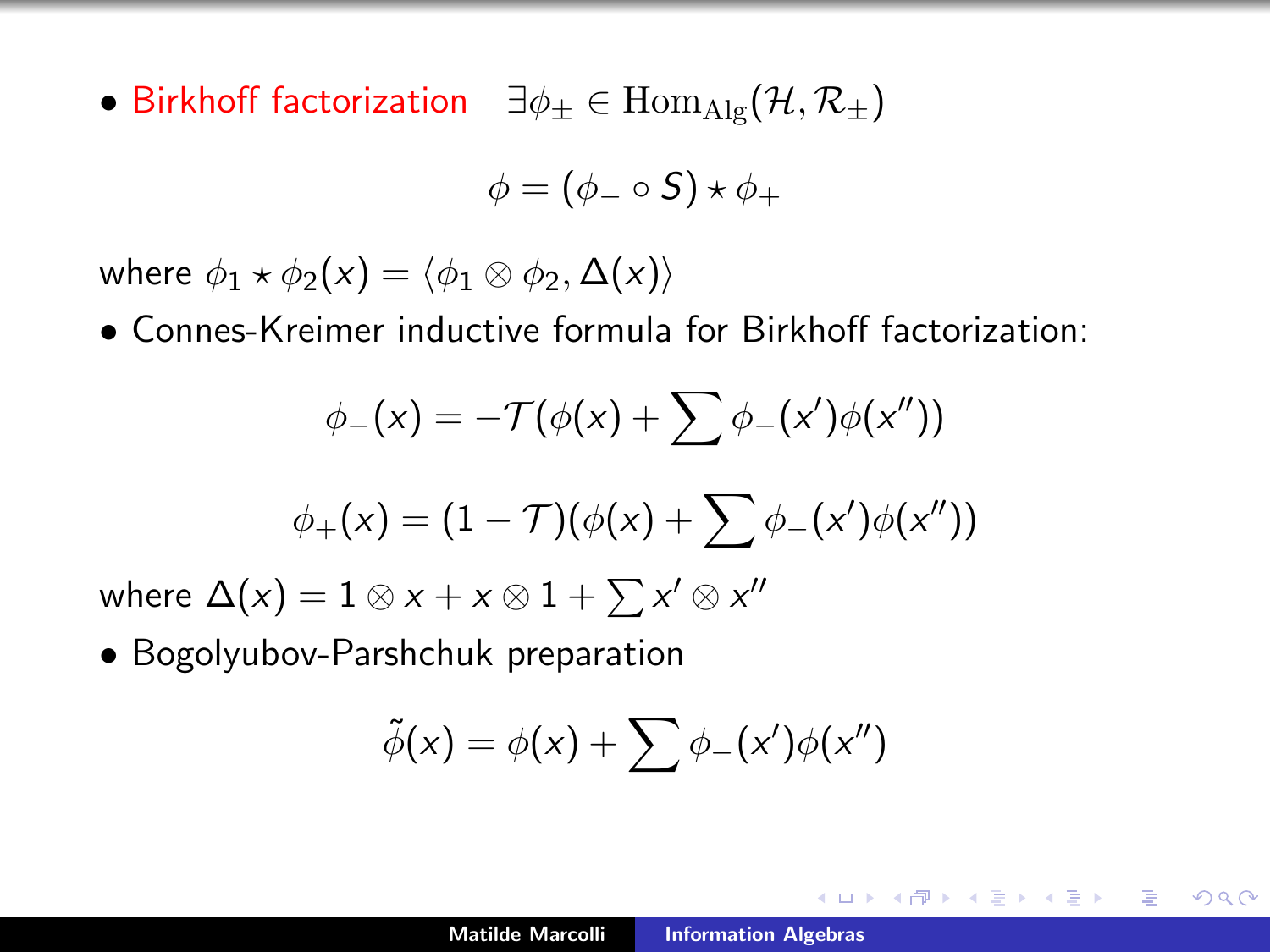## Renormalization and Computation (Manin)

proposal for a "renormalization of the halting problem"

- Idea: treat noncomputable functions like infinities in QFT
- Renormalization  $=$  extraction of finite part from divergent Feynman integrals; extraction of "computable part" from noncomputables
- First step: build a Hopf algebra (flow charts, partial recursive functions) and a Feynman rule that detects the presence of noncomputability (infinities)
- Second step: BPHZ type subtraction procedure with values in a min-plus or max-plus algebra (computing time, memory size)
- Third step: meaning of the "renormalized part" and of the "divergences part" of the Birkhoff factorization in terms of theory of computation

 $\mathcal{A}$   $\mathcal{A}$   $\mathcal{B}$   $\mathcal{A}$   $\mathcal{B}$   $\mathcal{B}$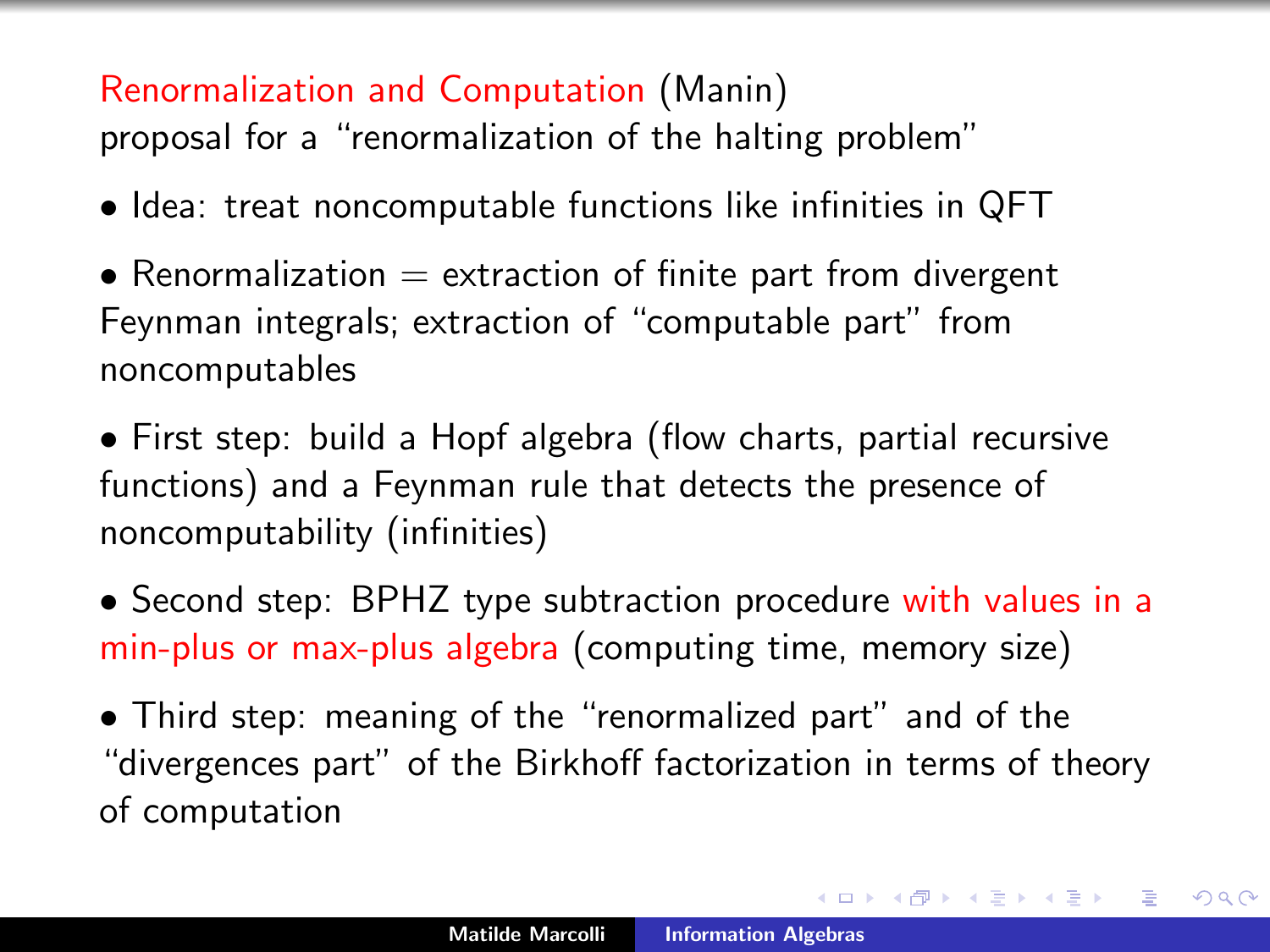# Semirings of functions

• min-plus semirings  $\mathbb{S} = C(X, \mathbb{T})$  with pointwise  $\oplus$ ,  $\odot$ 

• thermodynamic deformations  $\mathbb{S}_{\beta,S} = C(X,\mathbb{T}_{\beta,S})$ with pointwise  $\oplus_{\beta,S}$ ,  $\odot$ 

Logarithmically related pairs  $(\mathcal{R}, \mathbb{S})$ 

•  $R$  commutative ring (algebra);  $S$  min-plus semiring; with formal logarithm bijective map  $\mathcal{L}: \text{Dom}(\mathcal{L}) \subset \mathcal{R} \to \mathbb{S}$ 

$$
\mathcal{L}(ab) = \mathcal{L}(a) + \mathcal{L}(b) = \mathcal{L}(a) \odot \mathcal{L}(b)
$$

• thermodynamic deformation (Shannon entropy)

$$
f_1 \oplus_{\beta,S} f_2 = -\beta^{-1} \log (E(-\beta f_1) + E(-\beta f_2))
$$

with  $E : \mathbb{S} \to \text{Dom}(\mathcal{L}) \subset \mathcal{R}$  inverse of  $\mathcal{L}$ 

→ 伊 → → ミ →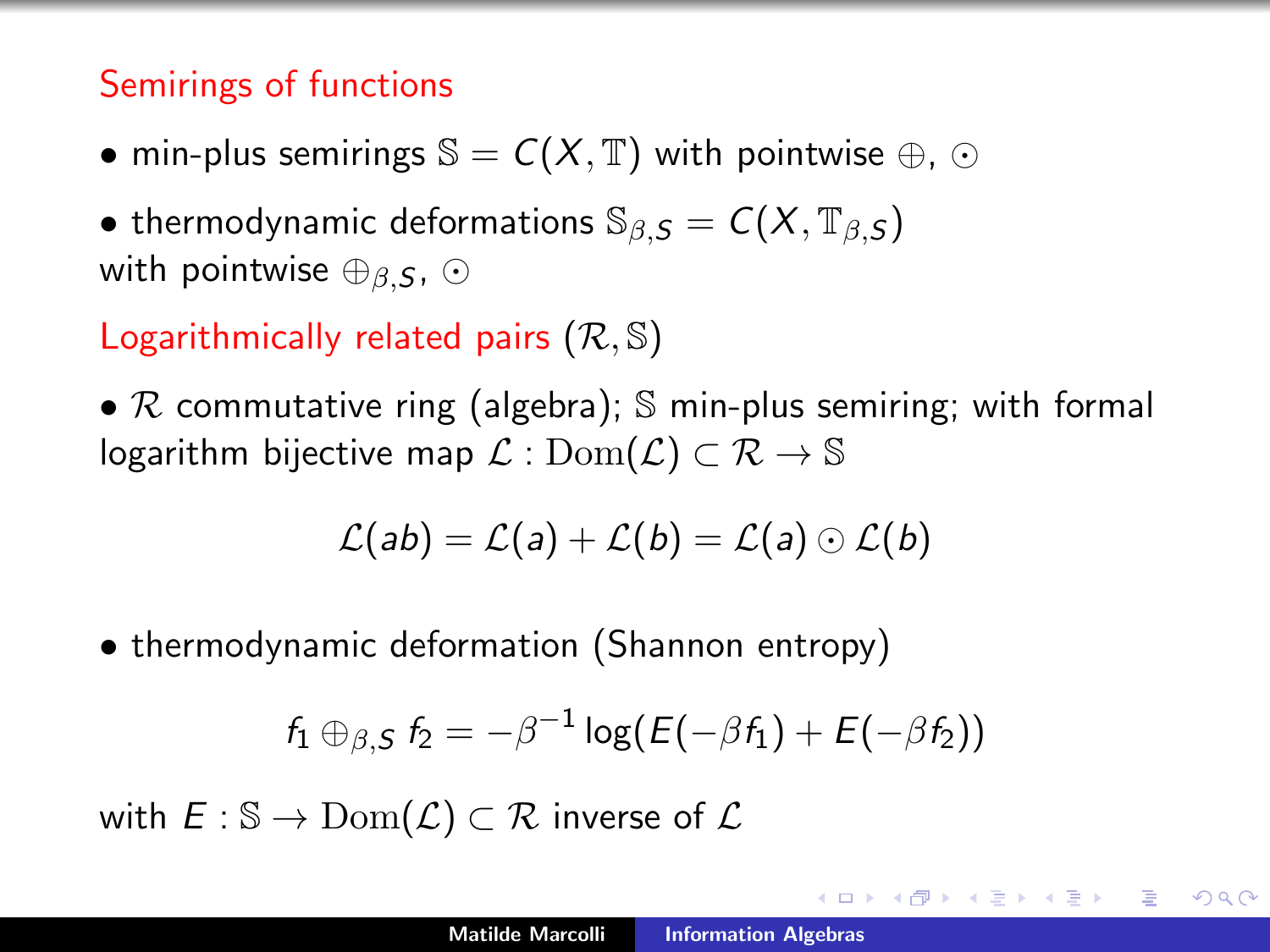#### **Examples**

 $\bullet$   $\mathcal{R}=\mathcal{C}(X,\mathbb{R})$  and  $\mathrm{Dom}(\mathcal{L})\subset \mathcal{R}$  given by  $\mathcal{C}(X,\mathbb{R}_+^*)$  with  $\mathcal{L}(\mathsf{a}) = -\beta^{-1}\log(\mathsf{a})$ 

$$
f_1 \oplus_{\beta,S} f_2 = -\beta^{-1} \log(e^{-\beta f_1} + e^{-\beta f_2})
$$

is  $\mathbb{S}_{\beta,S} = C(X,\mathbb{T}_{\beta,S})$  with  $S = \text{Sh}$ 

•  $\mathcal{R} = \mathbb{Q}[[t]]$  ring of formal power series,  $\text{Dom}(\mathcal{L}) \subset \mathcal{R}$  power series  $\alpha(t)=\sum_{k\geq 0}a_kt^k$  with  $a_0=1$ , with formal log

$$
\mathcal{L}(1+\alpha) = \alpha - \frac{1}{2}\alpha^2 + \frac{1}{3}\alpha^3 + \dots = \sum_{k=1}^{\infty} \frac{(-1)^{k+1}}{k} \alpha^k
$$

$$
\alpha_1 \oplus_{\beta,5} \alpha_2 = \beta^{-1} \mathcal{L}(E(-\beta \alpha_1) + E(-\beta \alpha_2))
$$

formal exponential  $\mathit{E}(\gamma) = \sum_{k\geq 0} \gamma^k / k!$ 

 $QQ$ 

∢ 伊 ▶ (す ) → ( ヨ ) →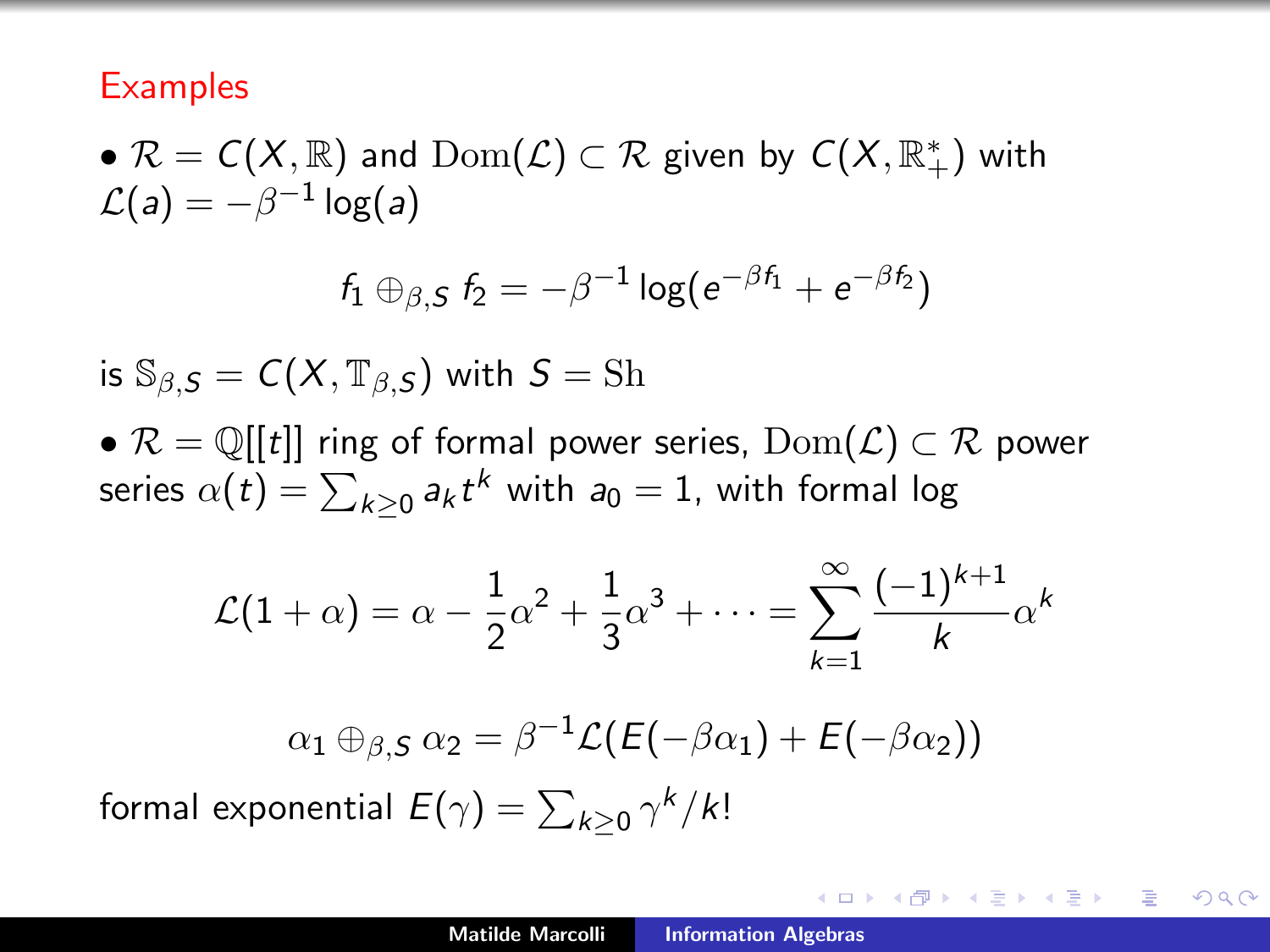min-plus valued characters (algebraic Feynman rules)

- H commutative Hopf algebra; S be a min-plus semiring
- $\psi : \mathcal{H} \to \mathbb{S}$  satisfying  $\psi(1) = 0$  and

$$
\psi(xy) = \psi(x) + \psi(y), \quad \forall x, y \in \mathcal{H}
$$

- main idea: "arithmetic of orders of magnitude"  $\epsilon \to 0$
- leading term in  $\epsilon^{\alpha} + \epsilon^{\beta}$  is  $\epsilon^{\textsf{min}\{\alpha,\beta\}}$
- leading term of  $\epsilon^{\alpha}\epsilon^{\beta}$  is  $\epsilon^{\alpha+\beta}$
- model characters and Birkhoff factorization on "order of magnitude" version of usual ones

 $\Omega$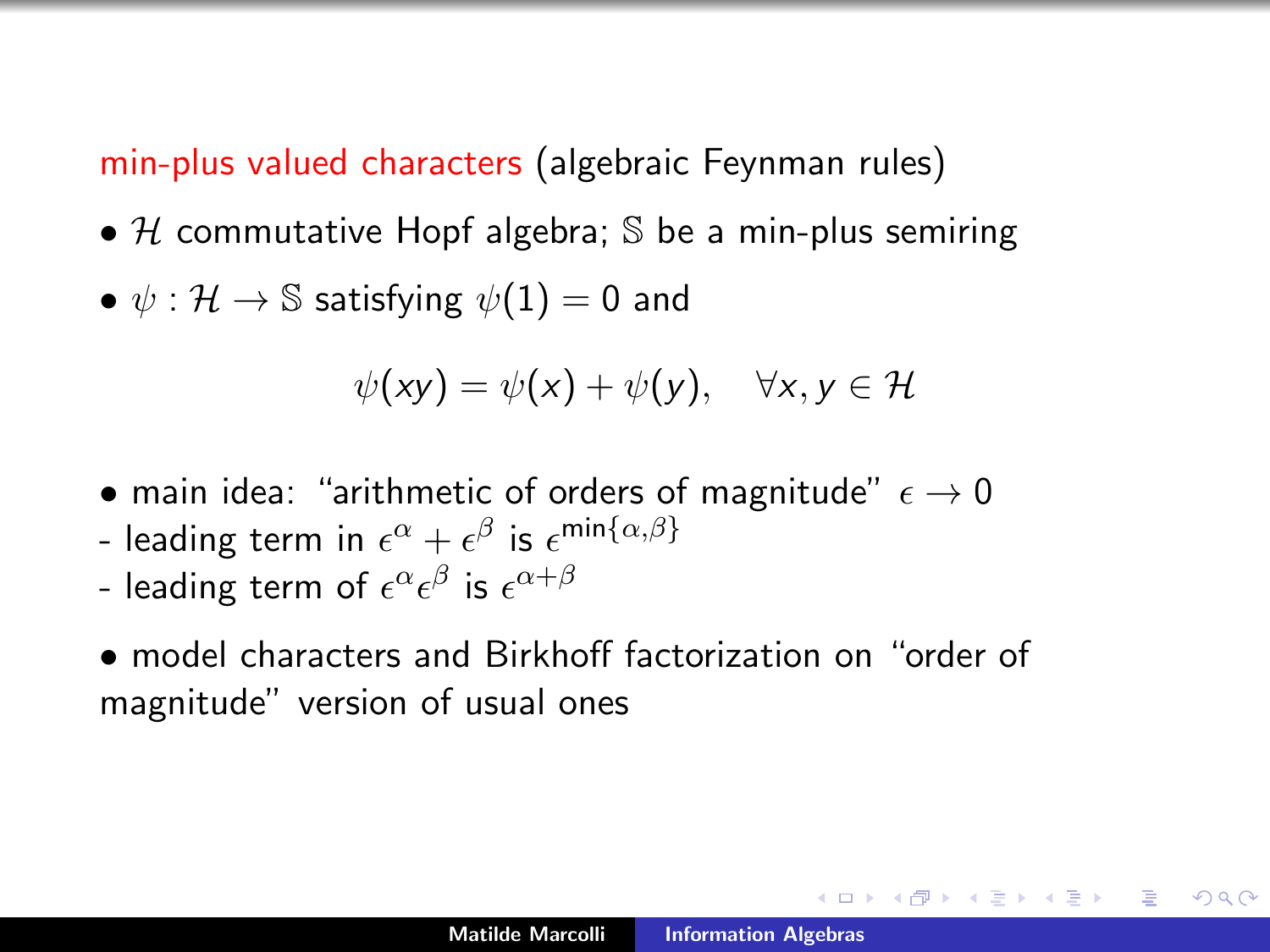#### convolution of min-plus characters

$$
(\psi_1 * \psi_2)(x) = \min{\psi_1(x^{(1)}) + \psi_2(x^{(2)})} = \bigoplus (\psi_1(x^{(1)}) \odot \psi_2(x^{(2)}))
$$

minimum over all pairs  $(x^{(1)},x^{(2)})$  in coproduct  $\Delta(x)=\sum x^{(1)}\otimes x^{(2)}$  in Hopf algebra  ${\mathcal H}$ 

Birkhoff factorization of a min-plus character  $\psi$ 

$$
\psi_+ = \psi_- \star \psi
$$

 $\star$  convolution product,  $\psi_{\pm}$  satisfying  $\psi_{\pm}(xy) = \psi_{\pm}(x) + \psi_{\pm}(y)$ 

Note: does not require antipode, works also for  $H$  bialgebra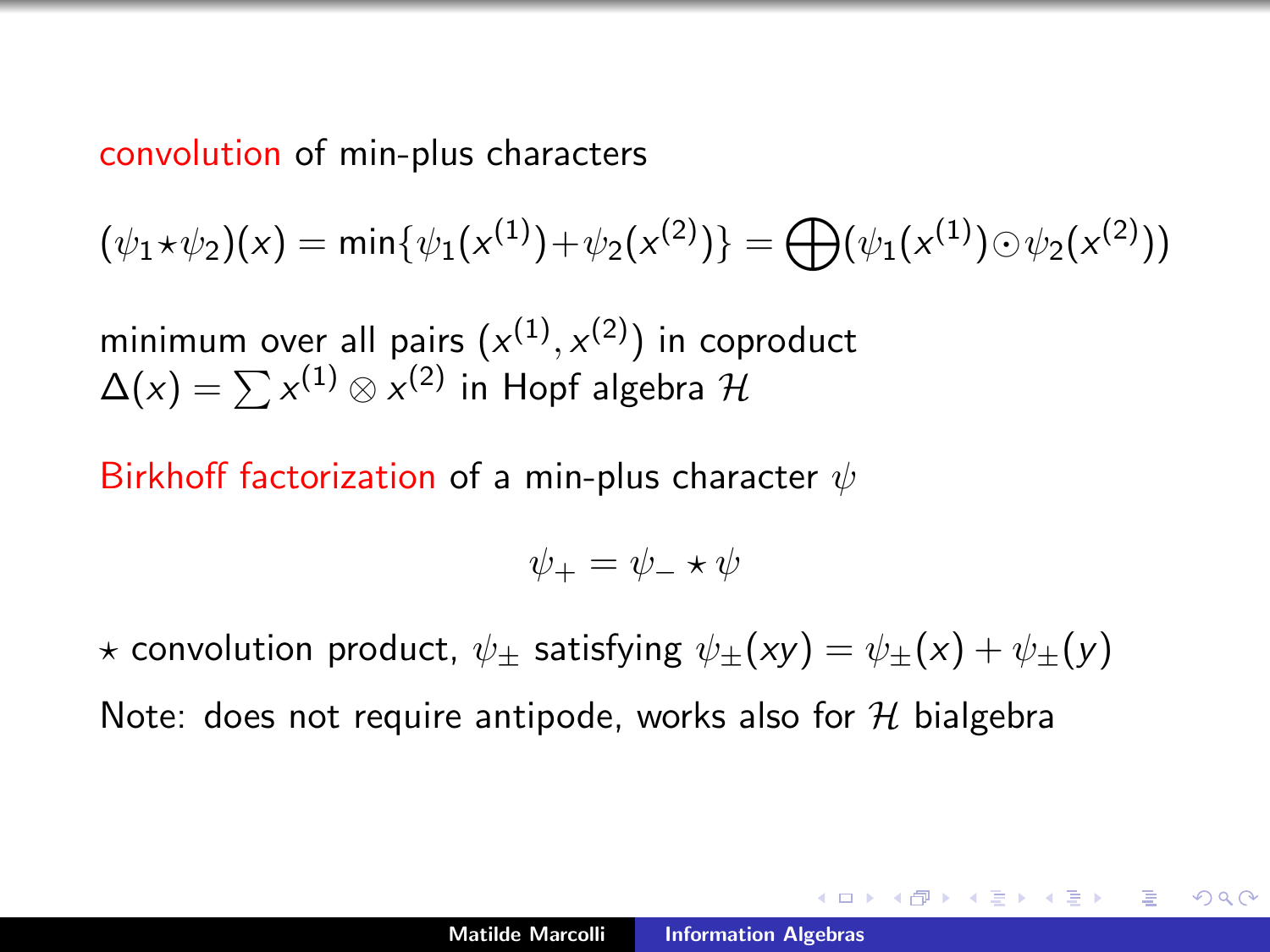#### Rota–Baxter semirings

• S be a min-plus semiring, map  $T : \mathbb{S} \to \mathbb{S}$  is  $\oplus$ -additive if monotone,  $T(a) \leq T(b)$  for  $a \leq b$  (pointwise)

• Rota–Baxter semiring  $(S, \oplus, \odot)$  weight  $\lambda > 0$ : exists  $\oplus$ -additive map  $T : \mathbb{S} \to \mathbb{S}$  with

 $T(f_1) \odot T(f_2) = T(T(f_1) \odot f_2) \oplus T(f_1 \odot T(f_2)) \oplus T(f_1 \odot f_2) \odot \log \lambda$ 

• Rota–Baxter semiring  $(S, \oplus, \odot)$  weight  $\lambda < 0$ : exists  $\oplus$ -additive map  $T : \mathbb{S} \to \mathbb{S}$  with

 $T(f_1) \odot T(f_2) \oplus T(f_1 \odot f_2) \odot \log(-\lambda) = T(T(f_1) \odot f_2) \oplus T(f_1 \odot T(f_2))$ 

メ 倒 ト メ ヨ ト メ ヨ ト

 $\Omega$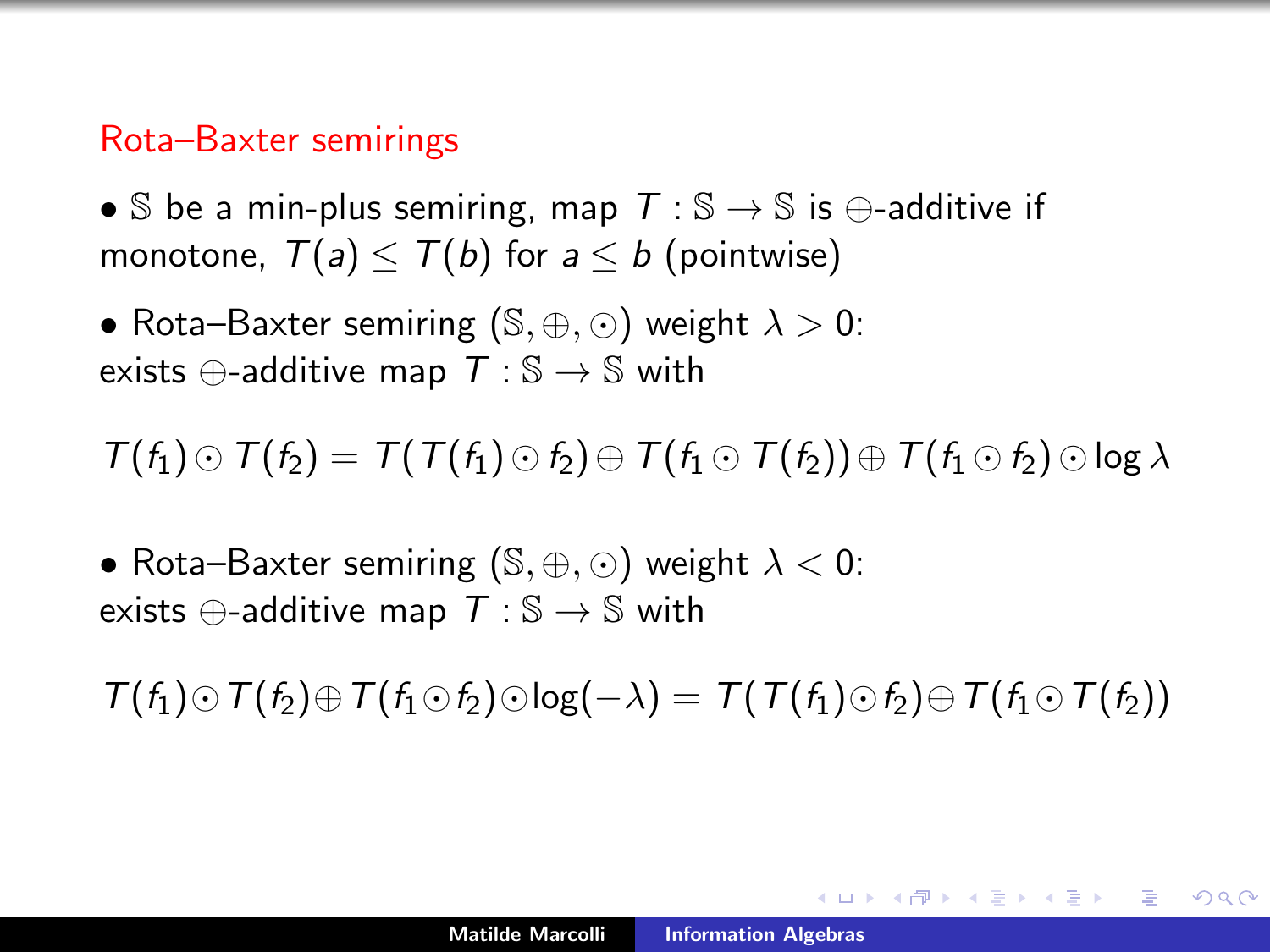# Birkhoff factorization in min-plus semirings (weight  $+1$ )

• Bogolyubov-Parashchuk preparation

$$
\tilde{\psi}(x) = \min{\psi(x), \psi_-(x') + \psi(x'')} = \psi(x) \oplus \bigoplus \psi_-(x') \odot \psi(x'')
$$

 $(x', x'')$  ranges over non-primitive part of coproduct  $\Delta(x) = x \otimes 1 + 1 \otimes x + \sum x' \otimes x''$ 

 $\bullet$   $\psi_{-}$  defined inductively on lower degree  $\mathsf{x}'$  in Hopf algebra

$$
\psi_{-}(x) := \mathcal{T}(\tilde{\psi}(x)) = \mathcal{T}(\min\{\psi(x), \psi_{-}(x') + \psi(x'')\})
$$

$$
= \mathcal{T}\left(\psi(x) \oplus \bigoplus \psi_{-}(x') \odot \psi(x'')\right)
$$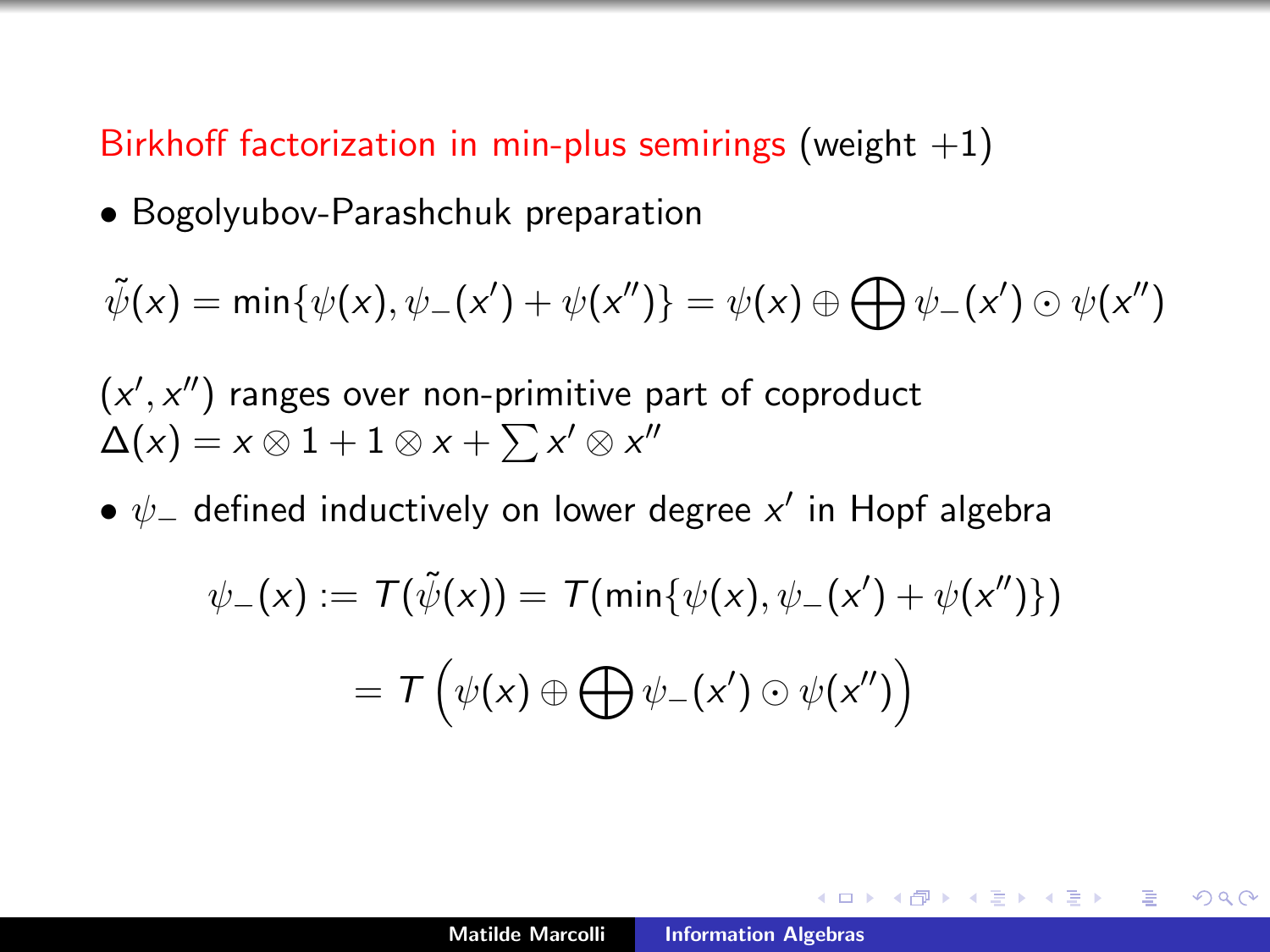• by  $\bigoplus$ -linearity of T same as

$$
\psi_{-}(x) = \min\{T(\psi(x)), T(\psi_{-}(x') + \psi(x''))\}
$$

$$
= T(\psi(x)) \oplus \bigoplus T(\psi_{-}(x') \odot \psi(x''))
$$

• then  $\psi_+$  by convolution

$$
\psi_{+}(x) := (\psi_{-} \star \psi)(x) = \min{\psi_{-}(x), \psi(x), \psi_{-}(x') + \psi(x'')}
$$

$$
= \min{\psi_{-}(x), \tilde{\psi}(x)} = \psi_{-}(x) \oplus \tilde{\psi}(x)
$$

• key step: associativity and commutativity of ⊕ and ⊕-additivity of  $T$ , plus Rota-Baxter identity weight  $+1$  gives

$$
\psi_{-}(xy) = \psi_{-}(x) + \psi_{-}(y)
$$

hence  $\psi_+$  also as convolution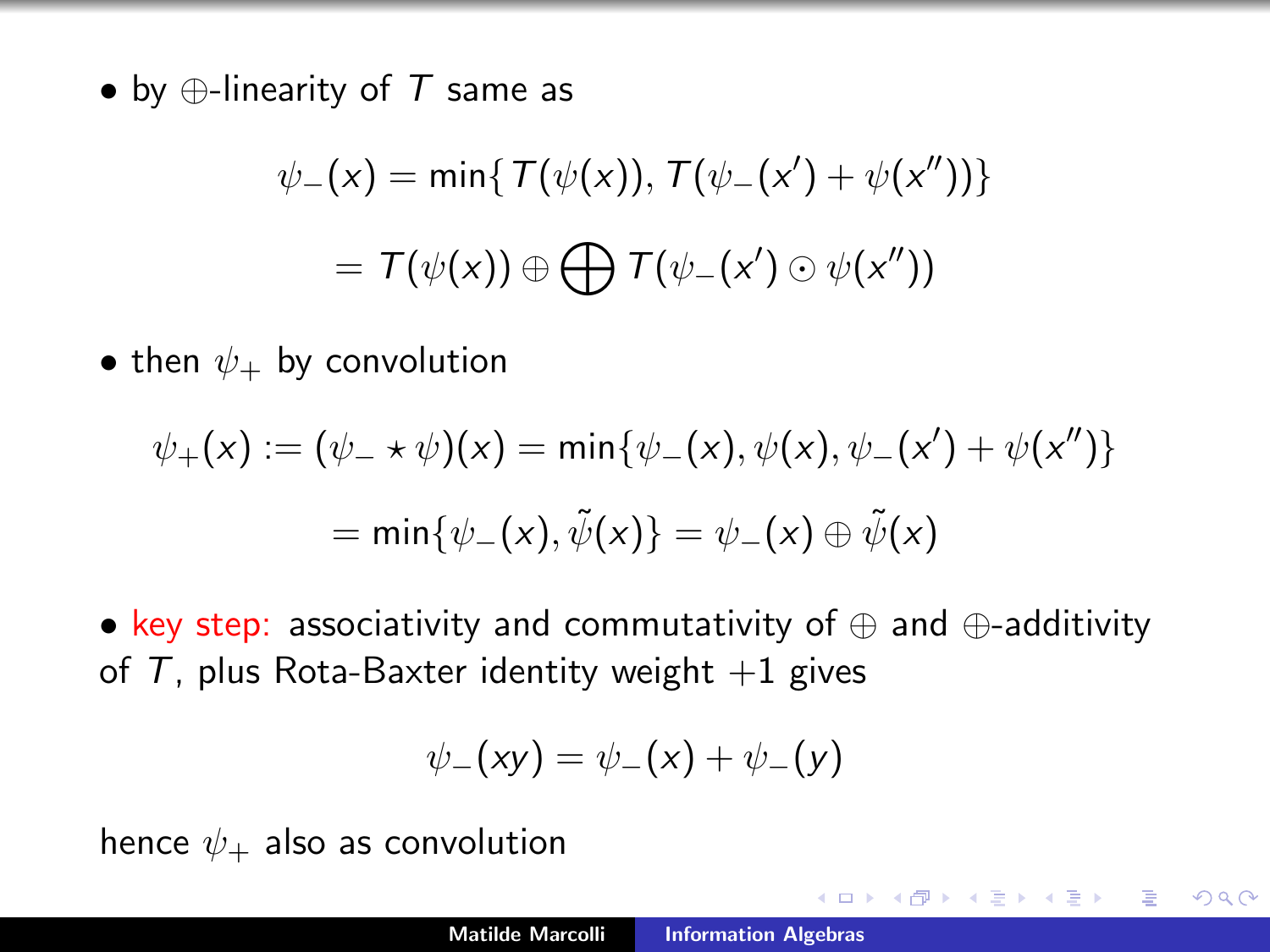### Thermodynamic Rota–Baxter structures

•  $\mathbb{S}_{\beta,S}$  thermodynamic Rota–Baxter semiring weight  $\lambda > 0$ : there is  $\oplus$ <sub>β, S</sub>-additive map  $T : \mathbb{S}_{\beta,S} \to \mathbb{S}_{\beta,S}$ 

 $T(f_1) \odot T(f_2) = T(T(f_1) \odot f_2) \oplus_{\beta, S} T(f_1 \odot T(f_2)) \oplus_{\beta, S} T(f_1 \odot f_2) \odot \log \lambda$ 

•  $\mathbb{S}_{\beta,S}$  thermodynamic Rota–Baxter semiring weight  $\lambda < 0$ : there is  $\bigoplus_{\beta,\mathcal{S}}$ -additive map  $\mathcal{T}: \mathbb{S}_{\beta,\mathcal{S}} \to \mathbb{S}_{\beta,\mathcal{S}}$ 

 $T(f_1) \odot T(f_2) \oplus_B \varsigma T(f_1 \odot f_2) \odot \log(-\lambda) = T(T(f_1) \odot f_2) \oplus_B \varsigma T(f_1 \odot T(f_2))$ 

like previous case but with  $\oplus$  replaced with deformed  $\oplus_{\beta,S}$ 

イロン イ団ン イミン イモン 一店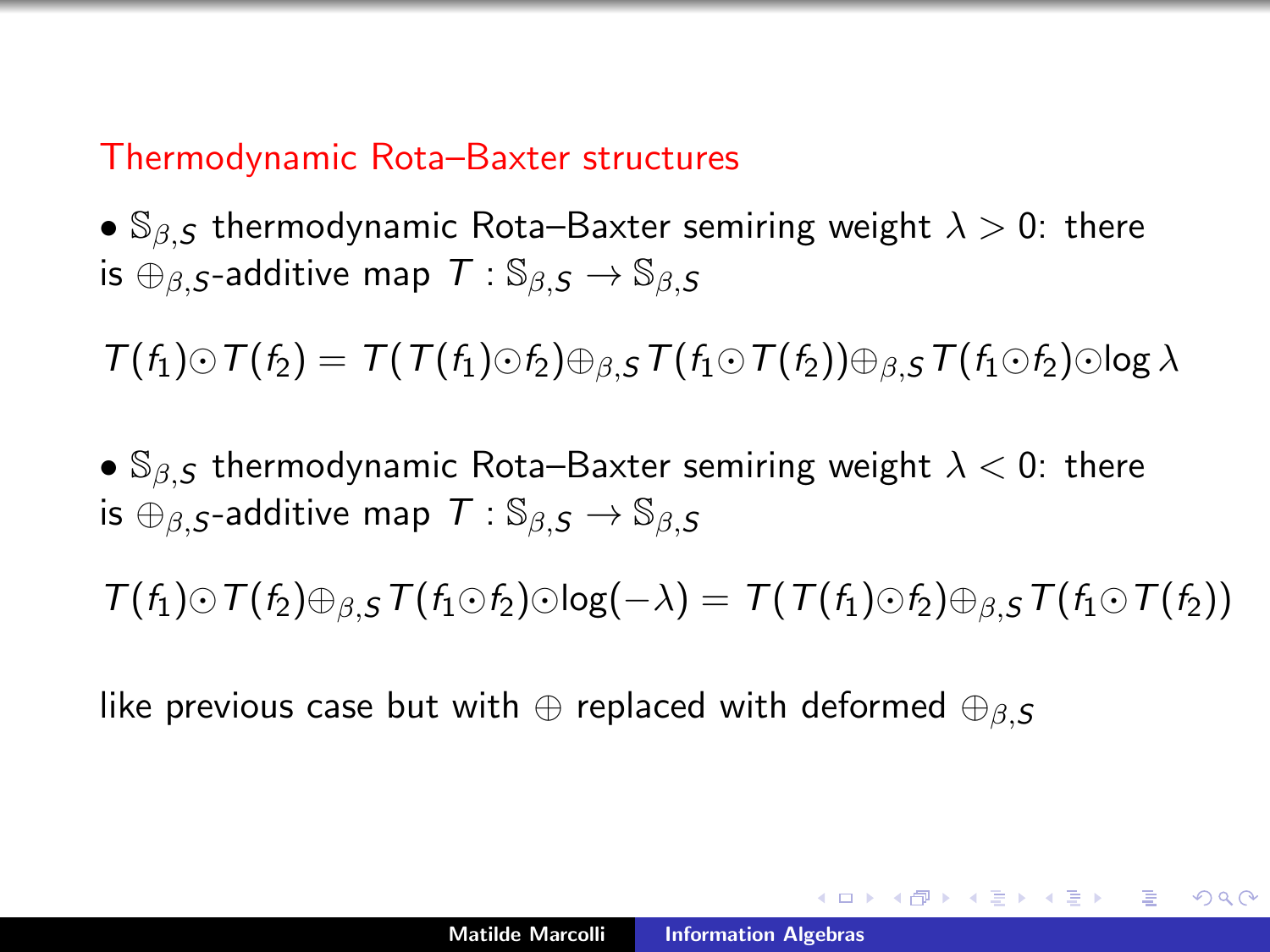•  $(\mathcal{R}, \mathbb{S})$  logarithmically related pair:  $\mathcal{T} : \mathbb{S} \to \mathbb{S}$  determines  $\mathcal{T}:\mathcal{R}\to\mathcal{R}$  with  $\mathcal{T}(e^{-\beta f}):=e^{-\beta \mathcal{T}(f)},$  for  $a=e^{-\beta f}$  in  $Dom(log) \subset \mathcal{R}$ 

 $\mathcal T$  Rota-Baxter weight  $\lambda_\beta$  on  $\mathcal R \Leftrightarrow \mathcal T$  Rota-Baxter weight  $\lambda$  on  $\mathbb S_{\beta, \mathcal S}$ with  $S=\text{Sh}$  and  $\lambda_{\beta}=\lambda^{-\beta}$ , for  $\lambda>0$ , or  $\lambda_{\beta}=-|\lambda|^{-\beta}$  for  $\lambda<0$ 

$$
\mathcal{T}(e^{-\beta f_1})\mathcal{T}(e^{-\beta f_2})=\mathcal{T}(\mathcal{T}(e^{-\beta f_1})e^{-\beta f_2})+\mathcal{T}(e^{-\beta f_1}\mathcal{T}(e^{-\beta f_2}))\\+\lambda_{\beta}\,\mathcal{T}(e^{-\beta f_1}e^{-\beta f_2})
$$

•  $\mathcal T$  is  $\mathbb R$ -linear iff  $\mathcal T$  is  $\oplus_{\beta,\mathcal S}$ -linear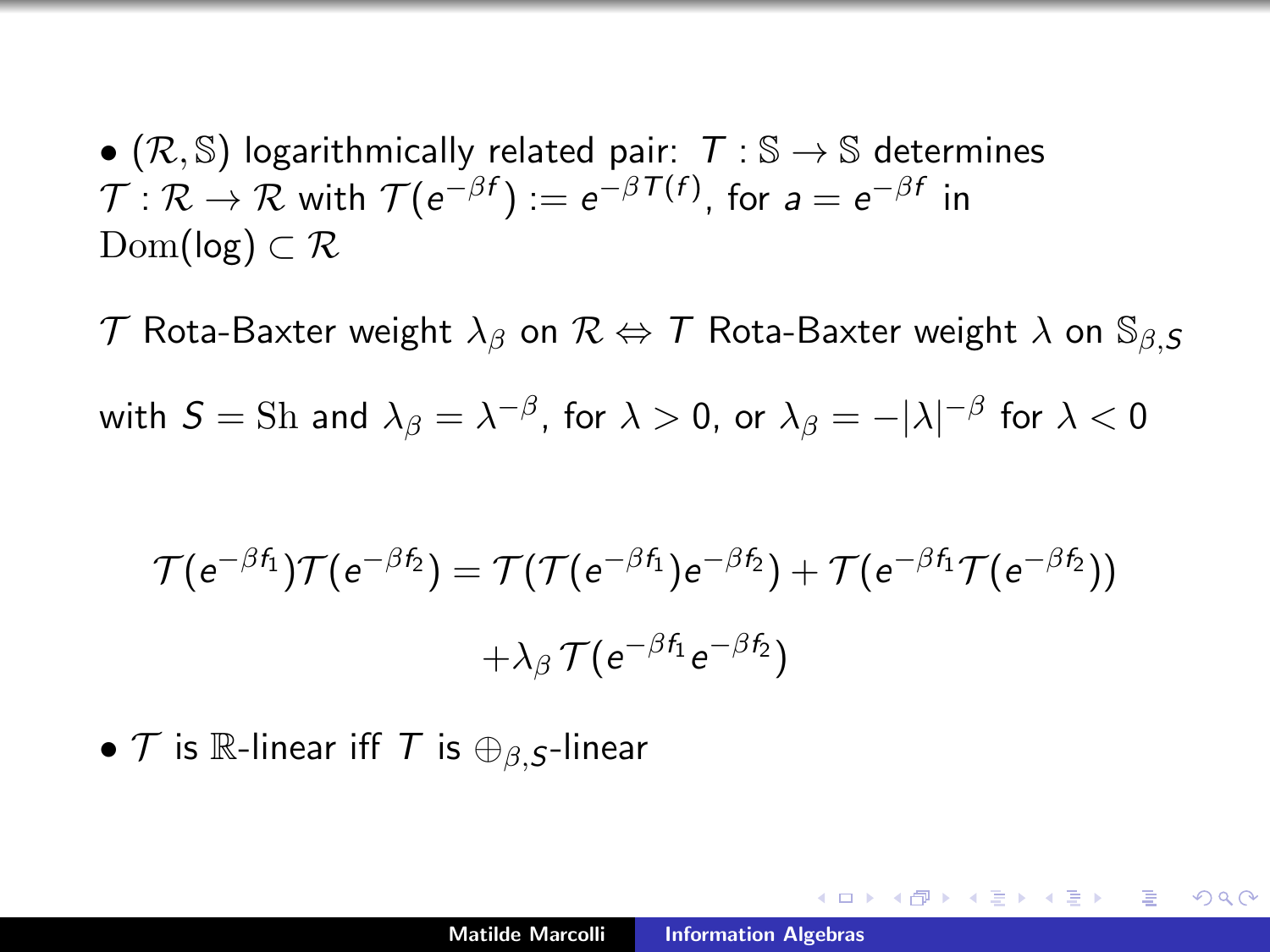Birkhoff factorization in thermodynamic Rota–Baxter semirings (weight  $+1$ )

- $T : \mathbb{S}_{\beta,S} \to \mathbb{S}_{\beta,S}$  Rota–Baxter of weight  $\lambda = +1$
- Bogolyubov–Parashchuk preparation of  $\psi : \mathcal{H} \to \mathbb{S}_{\beta,S}$

$$
\tilde{\psi}_{\beta,S}(x) = \psi(x) \oplus_{\beta,S} \bigoplus_{\beta,S} \psi_{-}(x') + \psi(x'')
$$

$$
= -\beta^{-1} \log \left( e^{-\beta \psi(x)} + \sum e^{-\beta(\psi_-(x') + \psi(x''))} \right)
$$

 $\bullet$   $\phi_{\beta}(\mathsf{x}) := e^{-\beta \psi(\mathsf{x})}$  in  $\mathcal{R}$ : Bogolyubov–Parashchuk preparation  $\tilde{\phi}_\beta(x) = e^{-\beta \tilde{\psi}(x)}$ 

$$
\tilde{\phi}_{\beta}(x) := \phi_{\beta}(x) + \sum \mathcal{T}(\tilde{\phi}_{\beta}(x'))\phi_{\beta}(x'')
$$

with  $\mathcal{T}(e^{-\beta f}):=e^{-\beta \mathcal{T}(f)}$  and  $\mathcal{T}(-e^{-\beta f}):=-\mathcal{T}(e^{-\beta f})$ 

重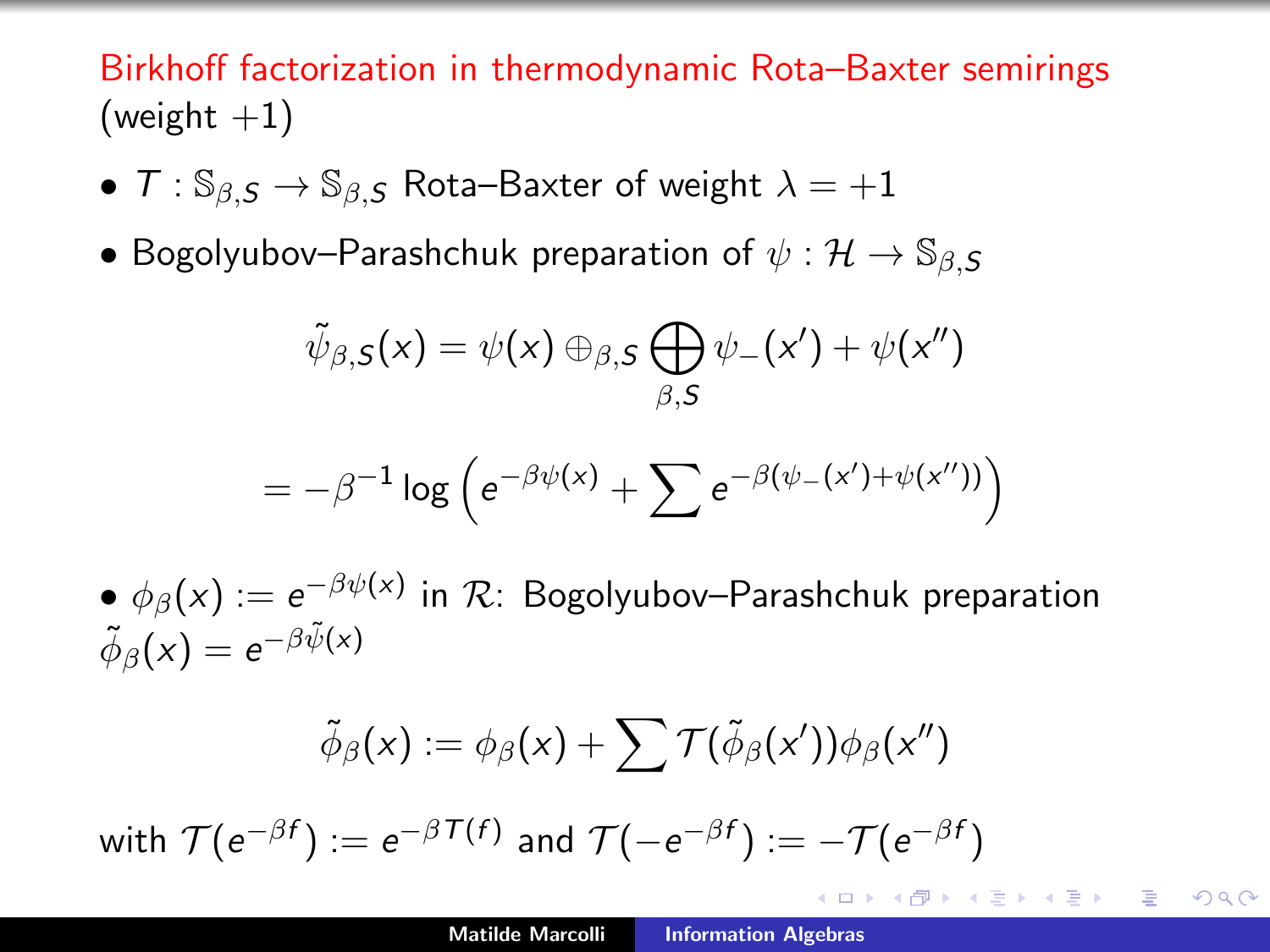• Birkhoff factorization  $\psi_{\beta,+} = \psi_{\beta,-} \star_\beta \psi$ 

$$
\psi_{\beta,-}(x) = \mathcal{T}(\tilde{\psi}_{\beta}(x)) = -\beta^{-1} \log \left( e^{-\beta \mathcal{T}(\psi(x))} + \sum e^{-\beta \mathcal{T}(\psi_{-}(x') + \psi(x''))} \right)
$$

$$
\psi_{\beta,+}(x) = -\beta^{-1} \log \left( e^{-\beta \psi_{\beta,-}(x)} + e^{-\beta \tilde{\psi}_{\beta}(x)} \right)
$$

satisfying  $\psi_{\beta,+}(xy) = \psi_{\beta,+}(x) + \psi_{\beta,+}(y)$ 

• in limit  $\beta \to \infty$  thermodynamic Birkhoff factorization converges to min-plus Birkhoff factorization

 $2Q$ 

4 A 6 4 F 6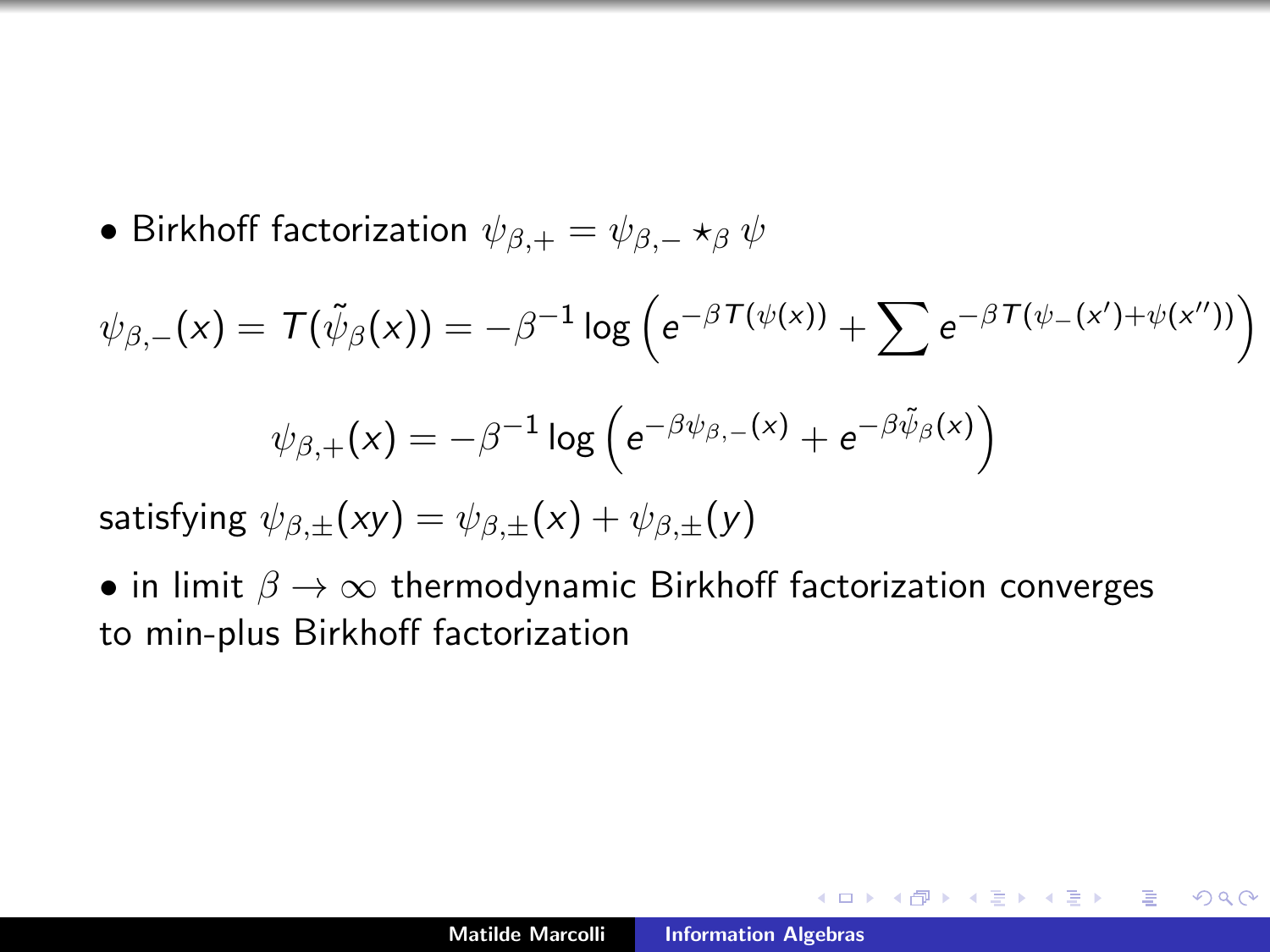#### Example: Witt rings

• commutative ring R, Witt ring  $W(R) = 1 + tR[[t]]$ : addition is product of formal power series, multiplication determined by

$$
(1 - at)^{-1} \star (1 - bt)^{-1} = (1 - abt)^{-1} \quad a, b \in R
$$

 $\bullet$  injective ring homomorphism  $g:W(R)\rightarrow R^{\mathbb{N}}$ , ghost coordinates coefficients of

$$
t\frac{1}{\alpha}\frac{d\alpha}{dt}=\sum_{r\geq 1}\alpha_rt^r
$$

for  $\alpha = \exp(\sum_{r\geq 1} \alpha_r t^r/r)$ 

 $\bullet$  component-wise addition and multiplication on  $R^{\mathbb{N}}$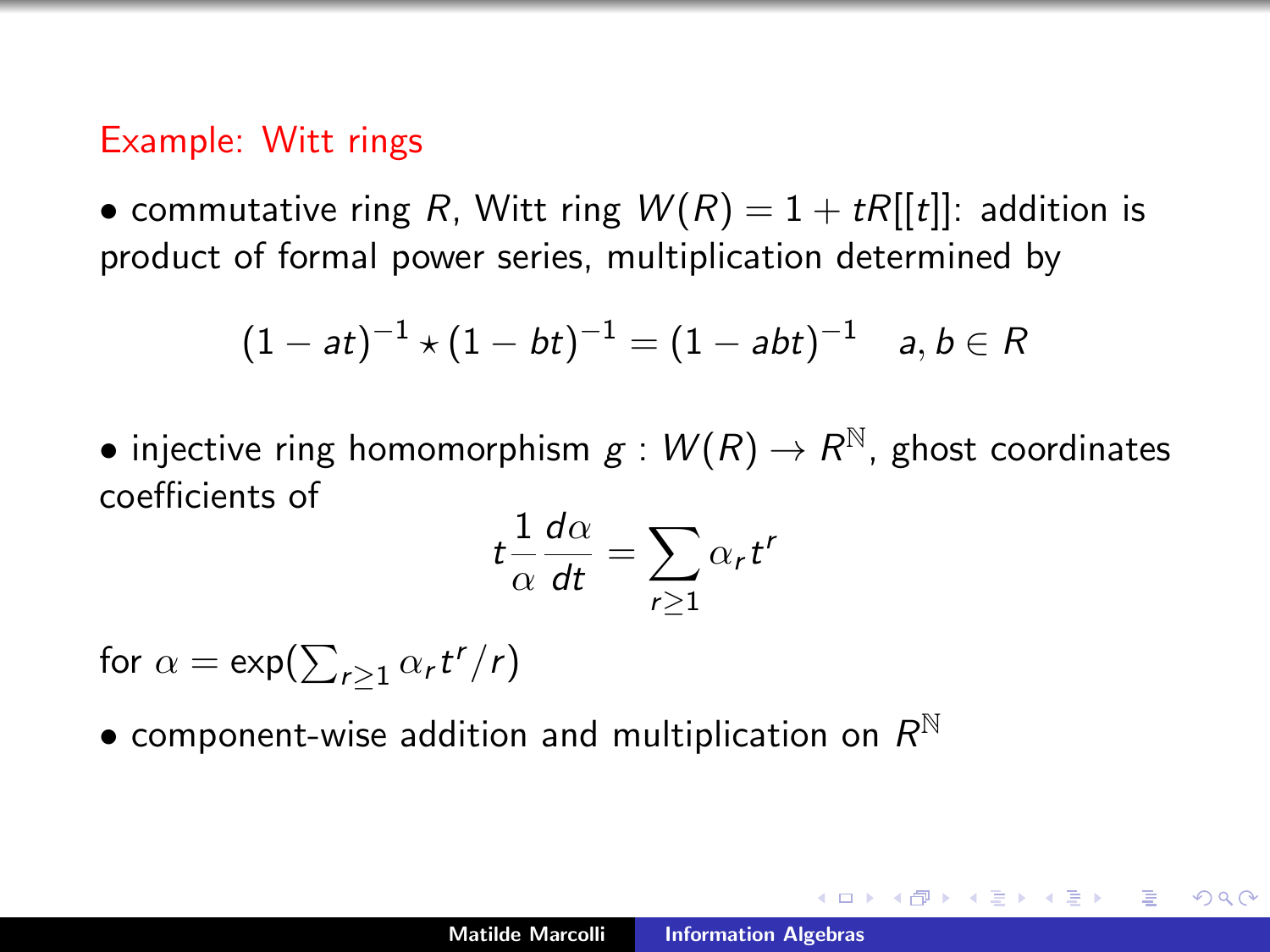• linear operator  $\mathcal{T}: R[[t]] \rightarrow R[[t]]$  is Rota–Baxter weight  $\lambda$  iff  $\mathcal{T}_W : W(R) \to W(R)$  defined by  $g(\mathcal{T}_W(\alpha)) = \mathcal{T}(g(\alpha))$  satisfies  $\mathcal{T}_W(\alpha_1) \otimes \mathcal{T}_W(\alpha_2) = \mathcal{T}_W(\alpha_1 \otimes \mathcal{T}_W(\alpha_2)) + W \mathcal{T}_W(\mathcal{T}_W(\alpha_1) \otimes \alpha_2)$  $+w \lambda \mathcal{T}_W(\alpha_1 \circledast \alpha_2)$ 

with  $+_{W}$  addition of  $W(R)$  and convolution product

$$
\alpha \circledast \gamma := \exp \left( \sum_{n \geq 1} (\sum_{r+\ell=n} \alpha_r \gamma_\ell) \frac{t^n}{n} \right)
$$

for  $\alpha = \exp(\sum_{r\geq 1} \alpha_r t^r / r)$  and  $\gamma = \exp(\sum_{r\geq 1} \gamma_r t^r / r)$ 

する トランチ トランド・エル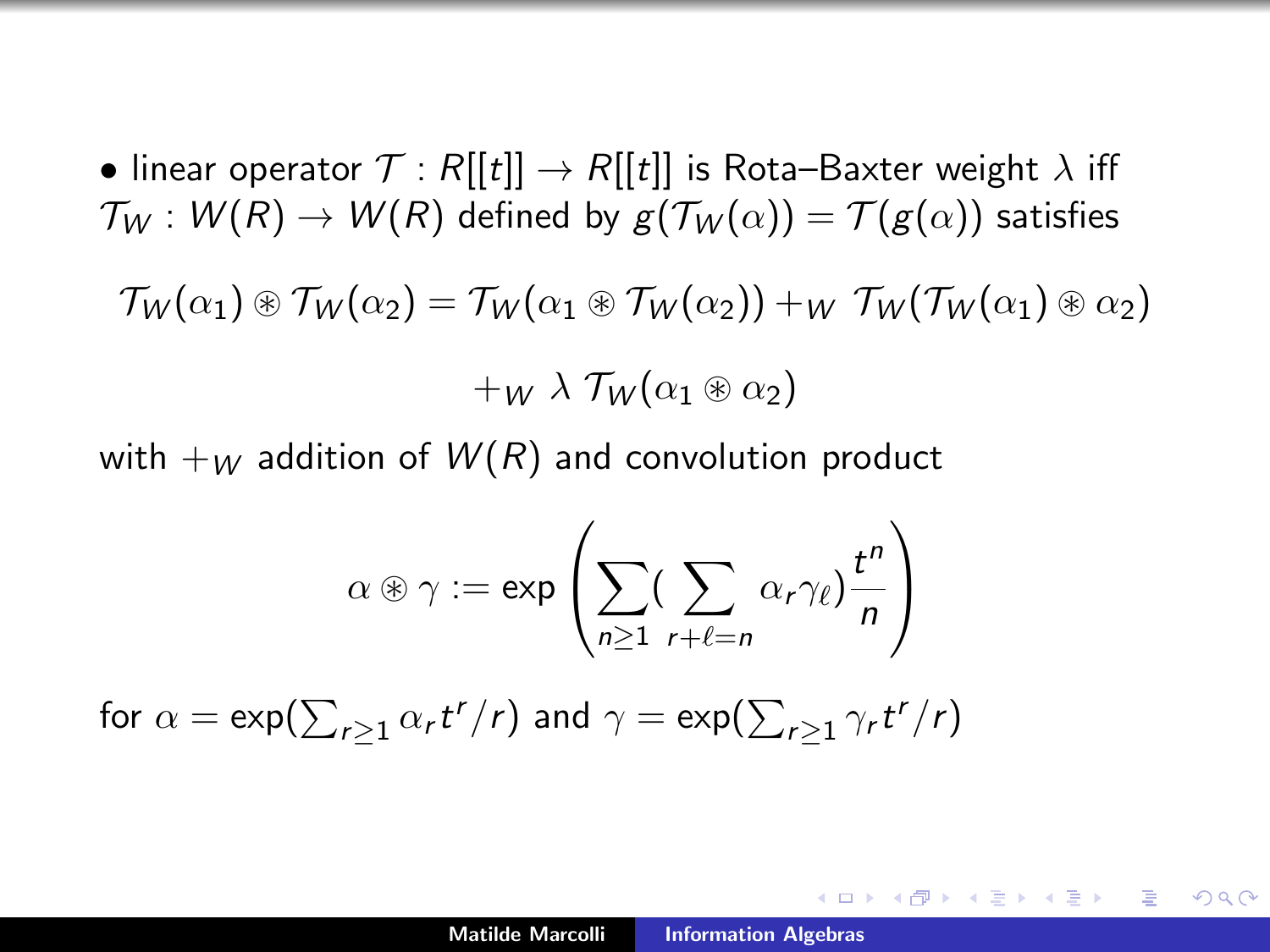<span id="page-32-0"></span> $\bullet$  Example:  $\mathcal{R} = \mathcal{R}^{\mathbb{N}}$  Rota–Baxter weight  $+1$ 

$$
\mathcal{T}: (a_1,a_2,\ldots,a_n,\ldots) \mapsto (0,a_1,a_1+a_2,\ldots,\sum_{k=1}^{n-1}a_k,\ldots)
$$

resulting Rota–Baxter  $\mathcal{T}_W$  weight  $+1$  on Witt ring  $W(R)$ 

$$
\mathcal{T}_W(\alpha)=\alpha\circledast\mathbb{I}
$$

convolution product with multiplicative unit  $\mathbb{I} = (1-t)^{-1}$ 

• Hasse–Weil zeta functions of varieties over  $\mathbb{F}_q$ 

$$
Z(X,t) = \exp\left(\sum_{r\geq 1} \#X(\mathbb{F}_{q^r}) \frac{t^r}{r}\right)
$$

elements in Witt ring:

 $Z(X \cup Y, t) = Z(X, t)Z(Y, t)$  and  $Z(X \times Y, t) = Z(X, t) \star Z(Y, t)$ 

Rota–Baxter operator weight  $+1$ 

$$
\mathcal{T}_W(Z(X,t)) = Z(X,t) \circledast Z(\mathrm{Spec}(\mathbb{F}_q),t)
$$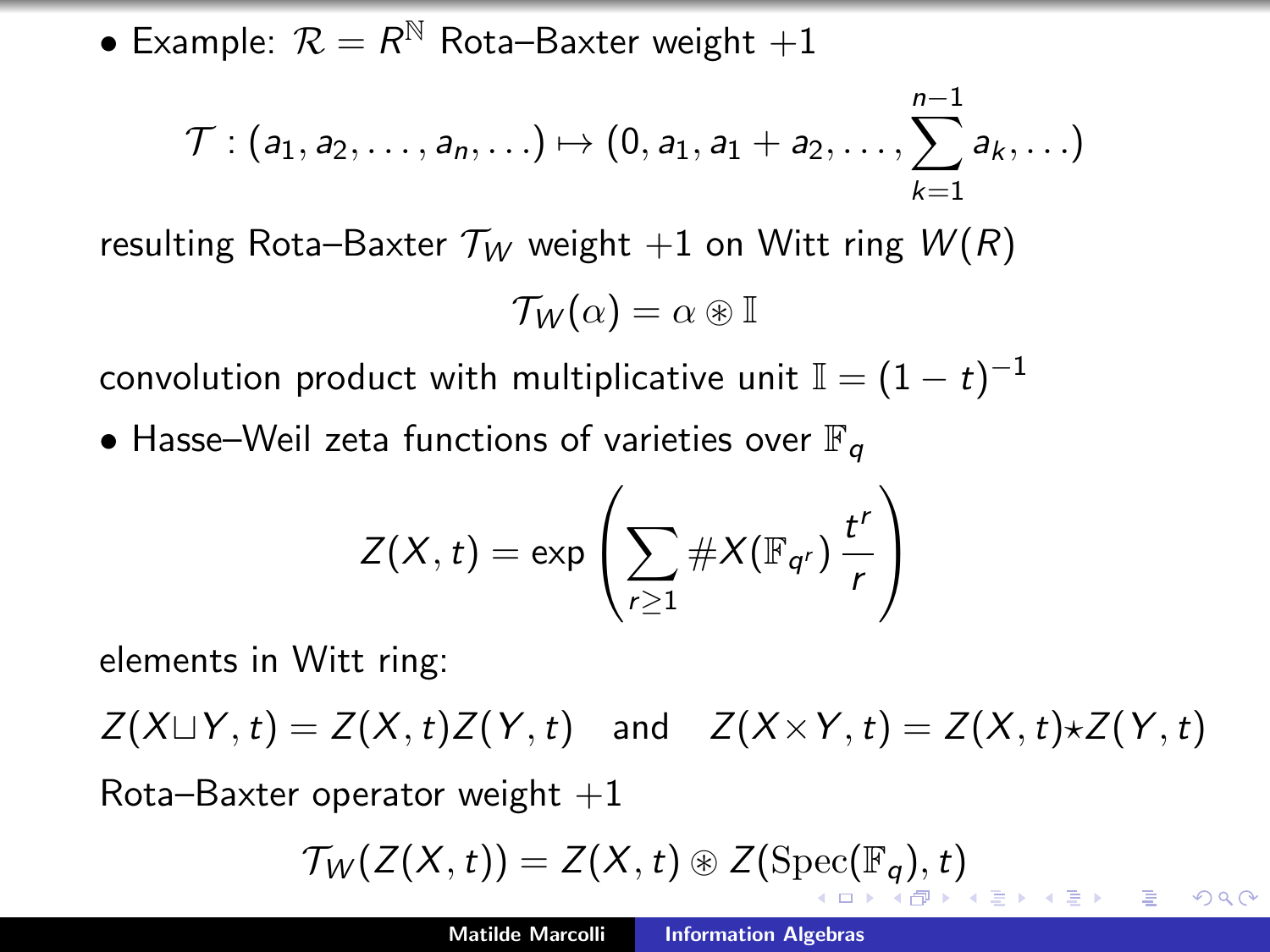# Computation examples

• inclusion–exclusion "cost functions":  $\Gamma = \Gamma_1 \cup \Gamma_2$ ,  $\gamma = \Gamma_1 \cap \Gamma_2$ 

$$
\psi(\Gamma) = \psi(\Gamma_1) + \psi(\Gamma_2) - \psi(\gamma)
$$

determine  $\psi : \mathcal{H} \to \mathbb{T}$  character  $\psi(xy) = \psi(x) + \psi(y)$ 

• class of machines  $\psi_n(\Gamma)$  step-counting function of *n*-th machine: when it outputs on computation Γ (Hopf algebra of flow charts)

• Rota–Baxter operator weight  $+1$  of partial sums: Bogolyubov–Parashchuck preparation

$$
\tilde{\psi}_n(\Gamma) = \min{\psi_n(\Gamma), \psi_n(\Gamma/\gamma) + \sum_{k=1}^{n-1} \tilde{\psi}_k(\gamma)}
$$

• a graph  $\Gamma$  with  $\psi_n(\Gamma) = \infty$  (*n*-th machine does not halt) can have  $\tilde{\psi}_{\bm n}(\bm{\mathsf{\Gamma}})<\infty$  if both

- source of infinity was localized in  $\gamma \setminus \partial \gamma$ , so  $\psi_n(\Gamma/\gamma) < \infty$
- $-\psi_k(\gamma) < \infty$  for all previous machines

"renormalization of computational infinities[" in](#page-32-0) [Manin's sense](#page-0-0)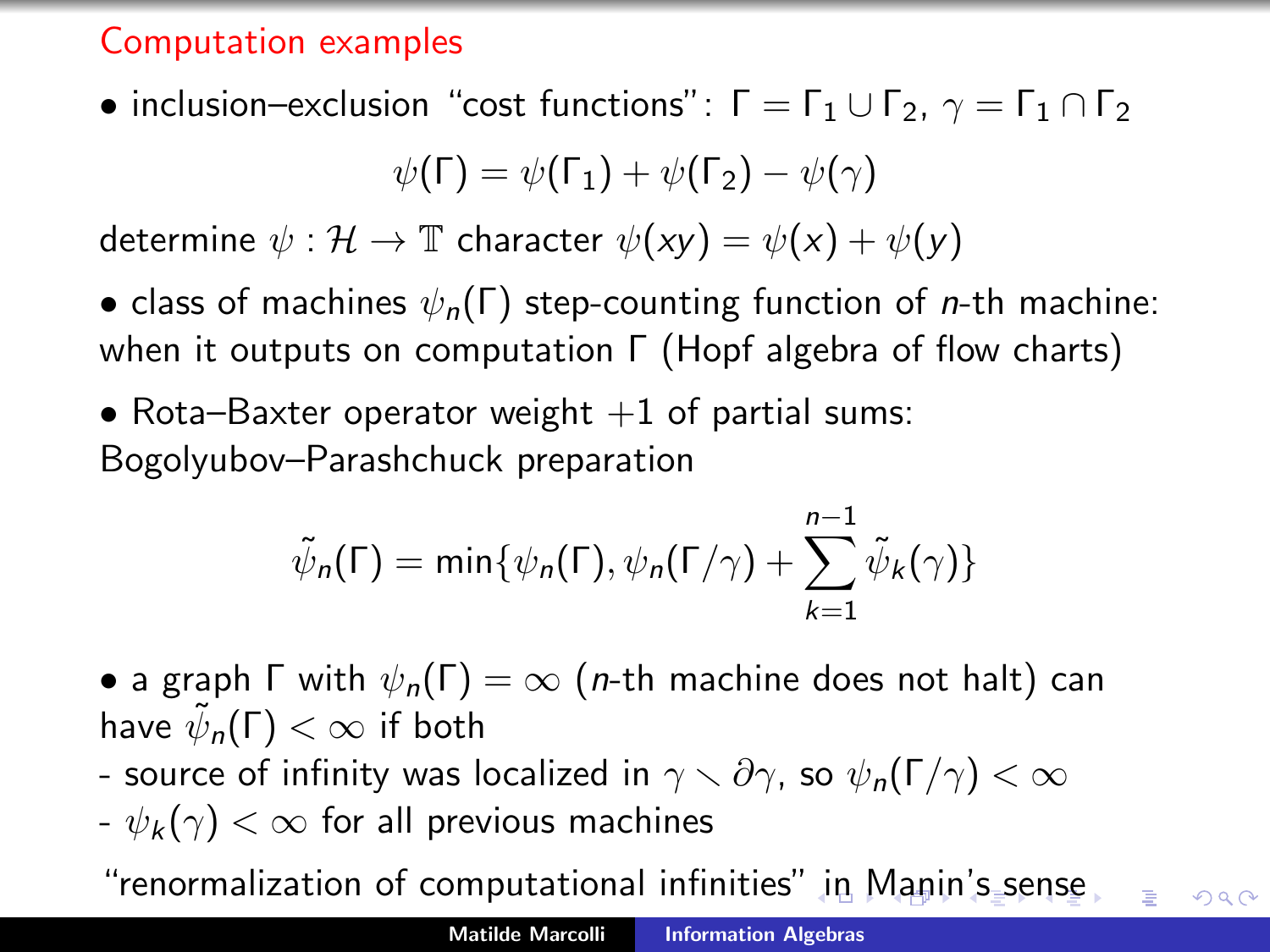# Polynomial countability

• in perturbative quantum field theory: graph hypersurfaces

$$
X_{\Gamma} = \{ \Psi_{\Gamma} = 0 \} \subset \mathbb{A}^{\#E_{\Gamma}}
$$

$$
\Psi_{\Gamma}(t) = \sum_{\mathcal{T}} \prod_{e \notin E(\mathcal{T})} t_e
$$

sum over spanning trees

• X variety over  $\mathbb{Z}$ , reductions  $X_p$  over  $\mathbb{F}_p$ 

counting function  $N(X, q) := #X_p(\mathbb{F}_q)$ 

Polynomially countable X if counting function polynomial  $P_X(q)$ 

メタメメ ミメメ ミメ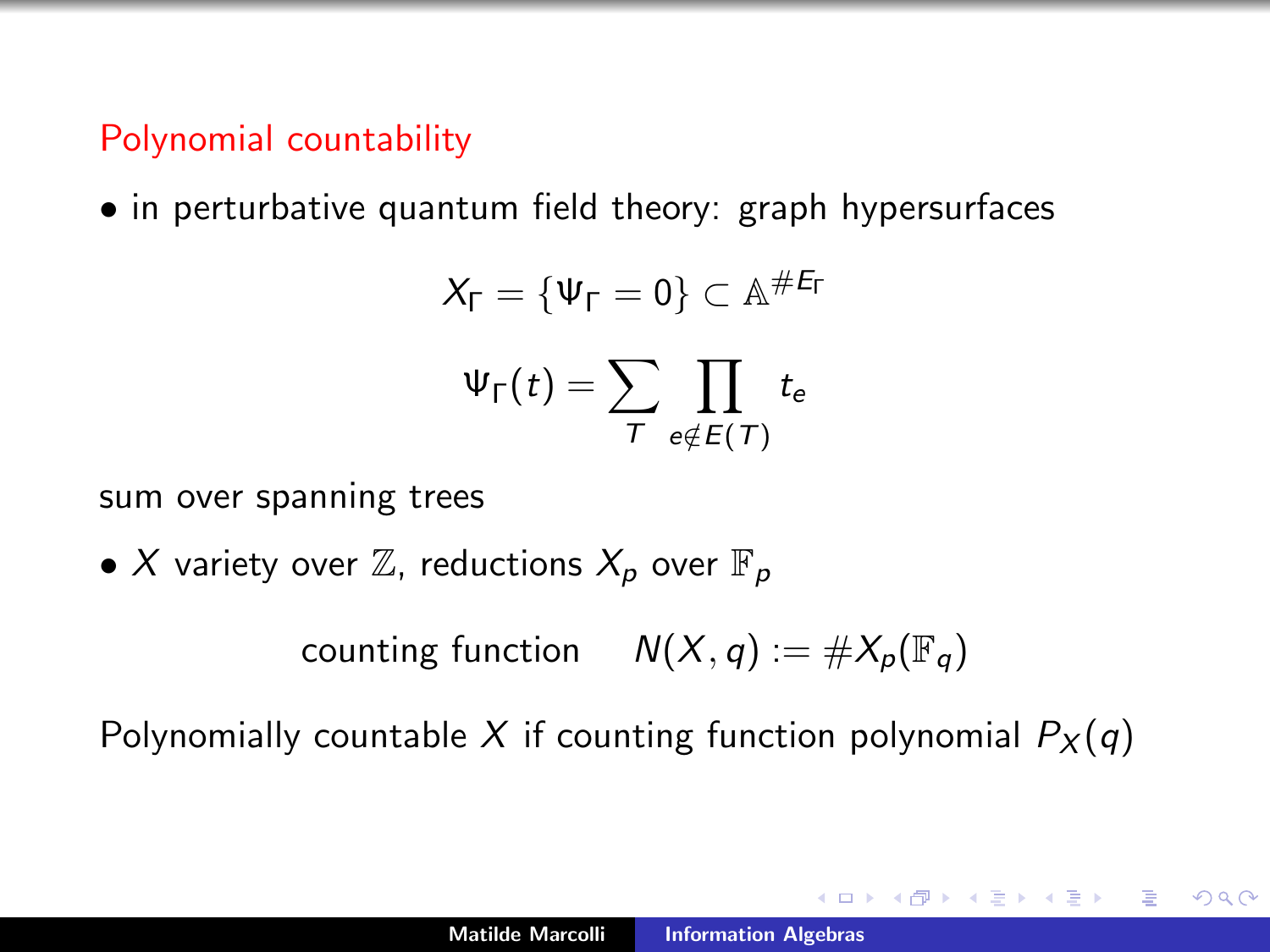- Question: when are graph hypersurfaces  $X_{\Gamma}$  polynomially countable? or equivalently complements  $Y_\mathsf{\Gamma} = \mathbb{A}^{\# \mathsf{E}_\mathsf{\Gamma}} \smallsetminus X_\mathsf{\Gamma}$
- $\bullet$  max-plus character  $\psi:\mathcal{H}\to \mathbb{T}_{\textit{max}}$  with  $\textit{N}(\textit{Y}_\Gamma,\textit{q})\sim q^{\psi(\Gamma)}$  leading order if  $Y_{\Gamma}$  polynomially countable or  $\psi(\Gamma) := -\infty$  if not
- when  $Y_{\Gamma}$  not polynomially countable

$$
\tilde{\psi}(\Gamma) = \max{\psi(\Gamma), \tilde{\psi}(\gamma) + \psi(\Gamma/\gamma)}
$$

$$
= \max{\psi(\Gamma), \sum_{j=1}^{N} \psi(\gamma_j) + \psi(\gamma_{j-1}/\gamma_j)}
$$

identifies chains of subgraphs and quotient graphs whose hypersurfaces are polynomially countable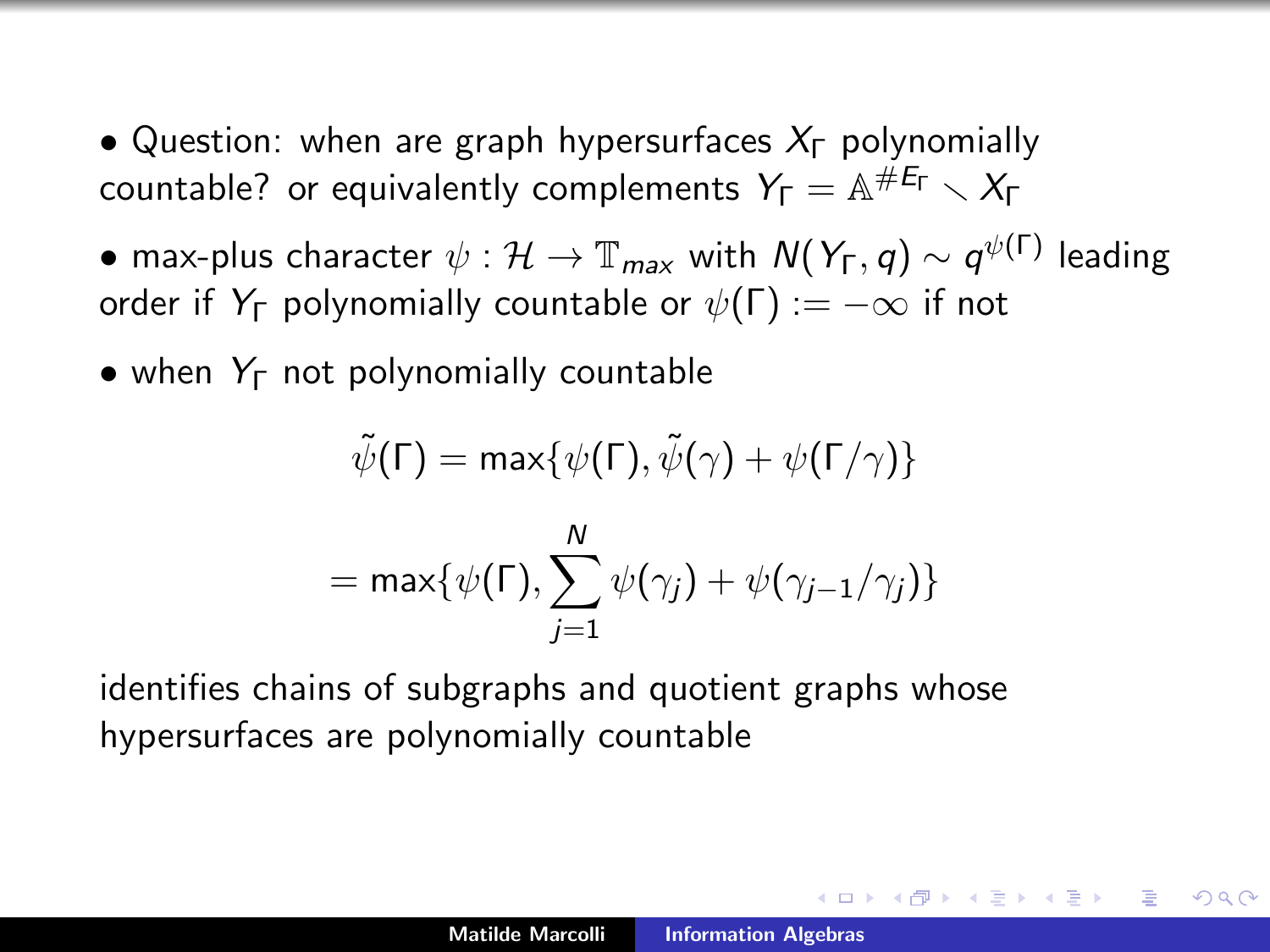#### Work in progress: tropical geometry

• tropical polynomial  $p : \mathbb{R}^n \to \mathbb{R}$  piecewise linear

$$
p(x_1,\ldots,x_n)=\oplus_{j=1}^m a_j\odot x_1^{k_{j1}}\odot\cdots\odot x_n^{k_{jn}}=
$$

 $\min\{a_1+k_{11}x_1+\cdots+k_{1n}x_n, a_2+k_{21}x_1+\cdots+k_{2n}x_n, \cdots, a_m+k_{m1}x_1+\cdots+k_{mn}x_n\}.$ tropical hypersurface where tropical polynomial non-differentiable

• Entropical geometry: thermodynamic deformations of  $\mathbb T$ 

$$
p_{\beta,S}(x_1,\ldots,x_n)=\oplus_{\beta,S,j}a_j\odot x_1^{k_{j1}}\odot\cdots\odot x_n^{k_{jn}}=
$$

$$
\min_{p=(p_j)}\{\sum_j p_j(a_j+k_{j1}x_1+\cdots+k_{jn}x_n)-\frac{1}{\beta}S_n(p_1,\ldots,p_n)\}
$$

• Goal: entropical geometry of graph hypersurfaces of QFT